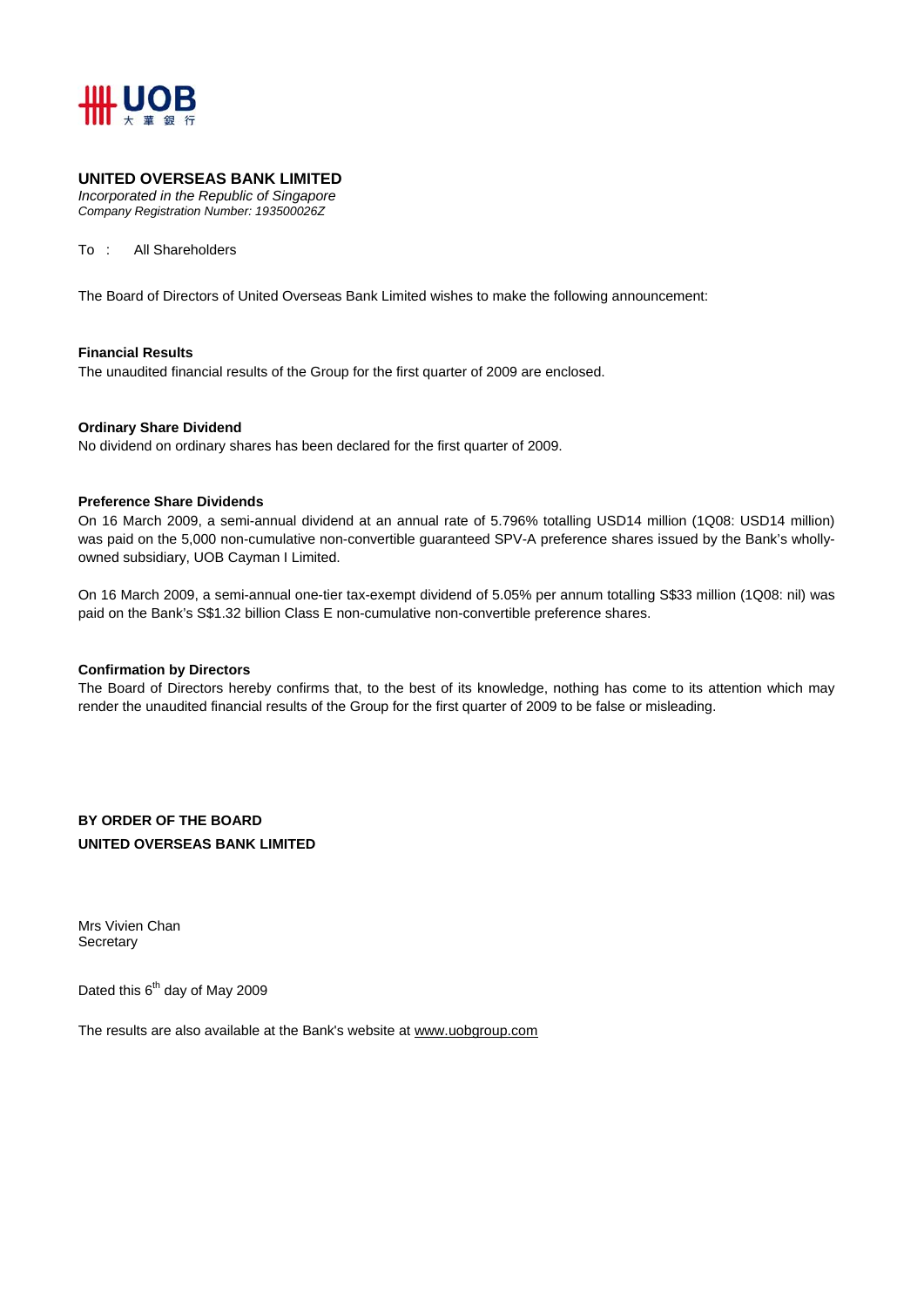

Incorporated in the Republic of Singapore Company Registration Number: 193500026Z

> **Group Financial Report for the First Quarter 2009**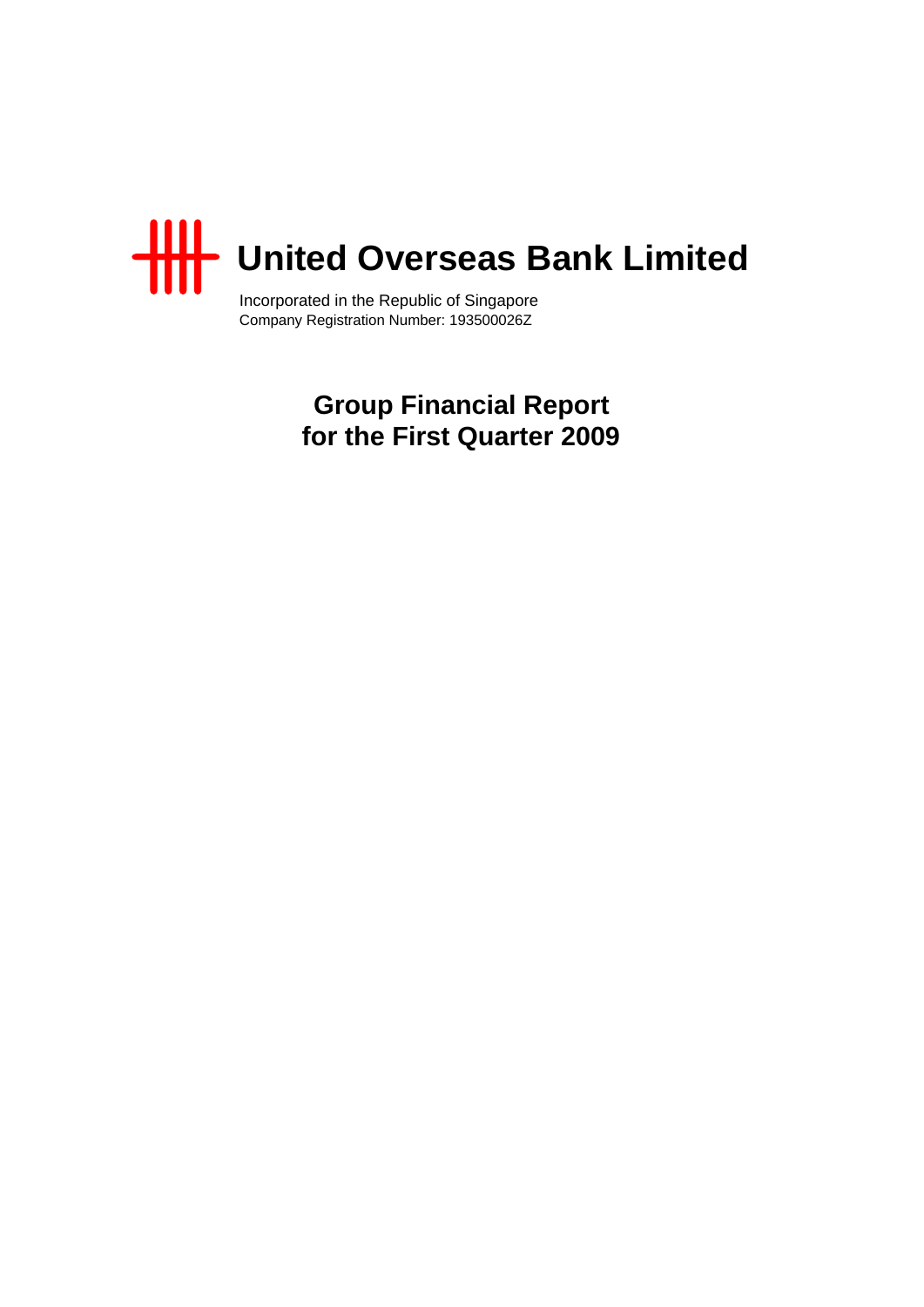# .UOB

# **Contents**

### **Page**

- 2 Financial Highlights
- 4 Performance Review
- 6 Net Interest Income
- 7 Non-Interest Income
- 8 Operating Expenses
- 9 Impairment Charges
- 10 Customer Loans
- 11 Customer Deposits
- 11 Debts Issued
- 12 Shareholders' Equity
- 12 Changes in Issued Shares of the Bank
- 13 Non-Performing Assets
- 15 Performance by Operating Segment
- 17 Performance by Geographical Segment
- 18 Capital Adequacy Ratios

### **Appendix**

- 1 Consolidated Profit and Loss Account
- 2 Consolidated Balance Sheet
- 3 Consolidated Statement of Changes in Equity
- 4 Consolidated Cash Flow Statement
- 5 Balance Sheet of the Bank
- 6 Statement of Changes in Equity of the Bank
- 7 Investment Securities

#### **Notes:**

- 1 The financial statements are presented in Singapore dollars.
- 2 Certain comparative figures have been restated to conform with the current period's presentation.
- 3 Certain figures in this report may not add up to the respective totals due to rounding.
- 4 Amounts less than \$500,000 in absolute term are shown as "0".

"NM" denotes not meaningful.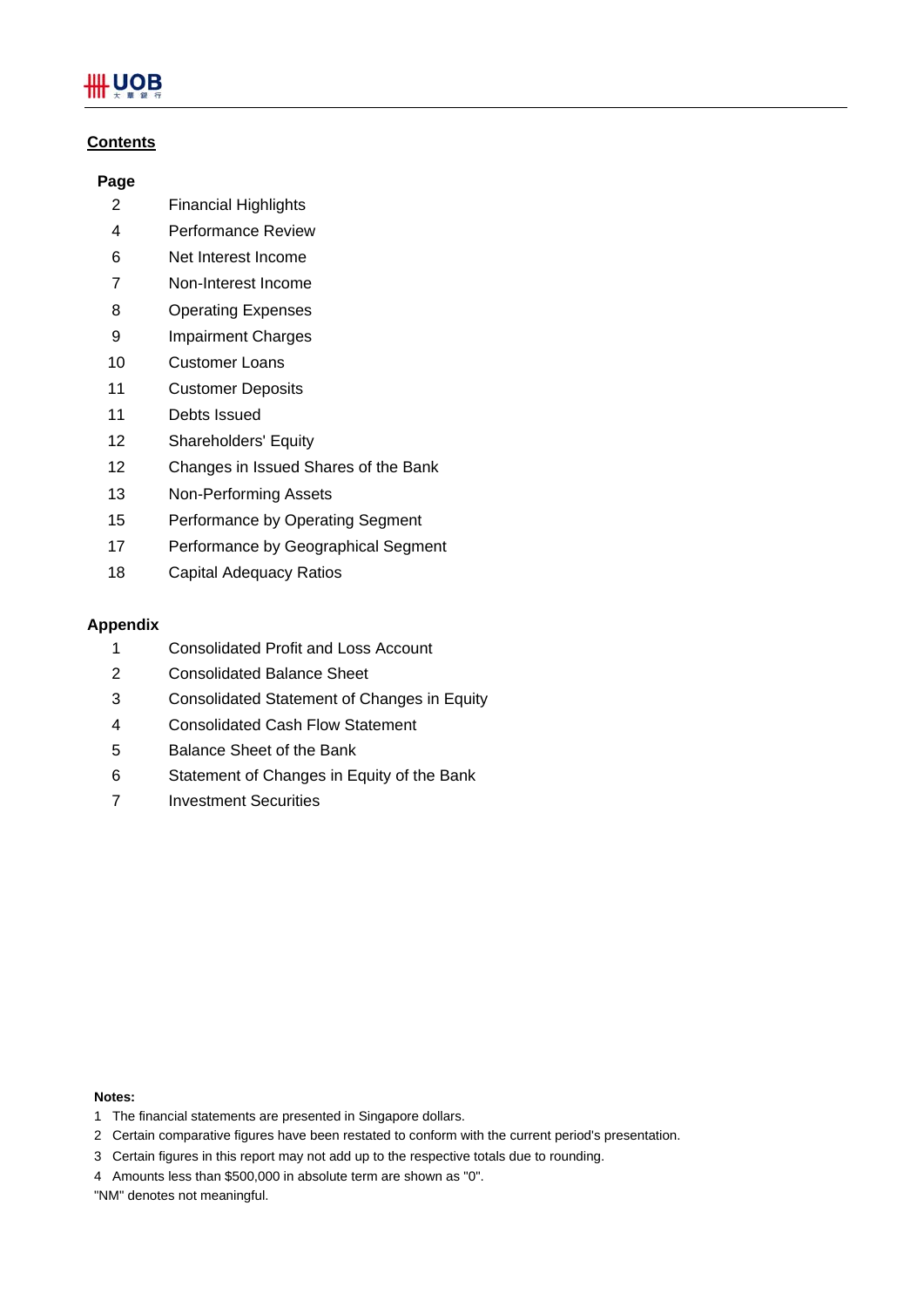# # UOB

# **Financial Highlights**

|                                                    | <b>1Q09</b> | 4Q08  | $+/(-)$       | 1Q08  | $+$ /(-)      |
|----------------------------------------------------|-------------|-------|---------------|-------|---------------|
|                                                    |             |       | $\%$          |       | %             |
| Profit and Loss Summary (\$m)                      |             |       |               |       |               |
| Net interest income                                | 949         | 957   | (0.8)         | 852   | 11.4          |
| Non-interest income                                | 434         | 391   | 11.1          | 414   | 4.9           |
| Total income                                       | 1,384       | 1,348 | 2.6           | 1,266 | 9.3           |
| Less: Total expenses                               | 491         | 532   | (7.7)         | 496   | (1.1)         |
| Operating profit                                   | 893         | 817   | 9.4           | 770   | 16.0          |
| Less: Amortisation/impairment charges              | 380         | 383   | (0.8)         | 92    | 313.9         |
| Add: Share of profit of associates                 | 10          | 14    | (28.7)        | 22    | (54.6)        |
| Less: Tax and minority interests                   | 114         | 116   | (1.5)         | 171   | (33.3)        |
| Net profit after tax <sup>1</sup>                  | 409         | 332   | 23.3          | 529   | (22.7)        |
|                                                    |             |       |               |       |               |
| <b>Financial Indicators</b>                        |             |       |               |       |               |
| Income mix (%)                                     |             |       |               |       |               |
| Net interest income                                | 68.6        | 71.0  | $(2.4)$ % pt  | 67.3  | 1.3% pt       |
| Non-interest income                                | 31.4        | 29.0  | 2.4% pt       | 32.7  | $(1.3)$ % pt  |
| Profit distribution (%)                            |             |       |               |       |               |
| Singapore                                          | 62.6        | 88.7  | $(26.1)\%$ pt | 69.0  | $(6.4)$ % pt  |
| Overseas                                           | 37.4        | 11.3  | 26.1% pt      | 31.0  | 6.4% pt       |
| Basic earnings per ordinary share $(\$)^{2,3}$     | 1.01        | 0.81  | 24.7          | 1.38  | (26.8)        |
| Return on average ordinary                         |             |       |               |       |               |
| shareholders' equity $(%)^{2,3}$                   | 11.2        | 8.8   | 2.4% pt       | 12.7  | $(1.5)$ % pt  |
| Return on average total assets $(\%)$ <sup>3</sup> | 0.90        | 0.74  | 0.16% pt      | 1.17  | $(0.27)$ % pt |
| Net interest margin $(\%)$ <sup>3</sup>            | 2.41        | 2.45  | $(0.04)$ % pt | 2.20  | 0.21% pt      |
| Expense/Income ratio (%)                           | 35.5        | 39.4  | $(3.9)$ % pt  | 39.2  | $(3.7)$ % pt  |

**Notes:**

1 Refer to profit attributable to equity holders of the Bank.

2 Calculated based on profit attributable to equity holders of the Bank net of preference share dividends.

3 Computed on an annualised basis.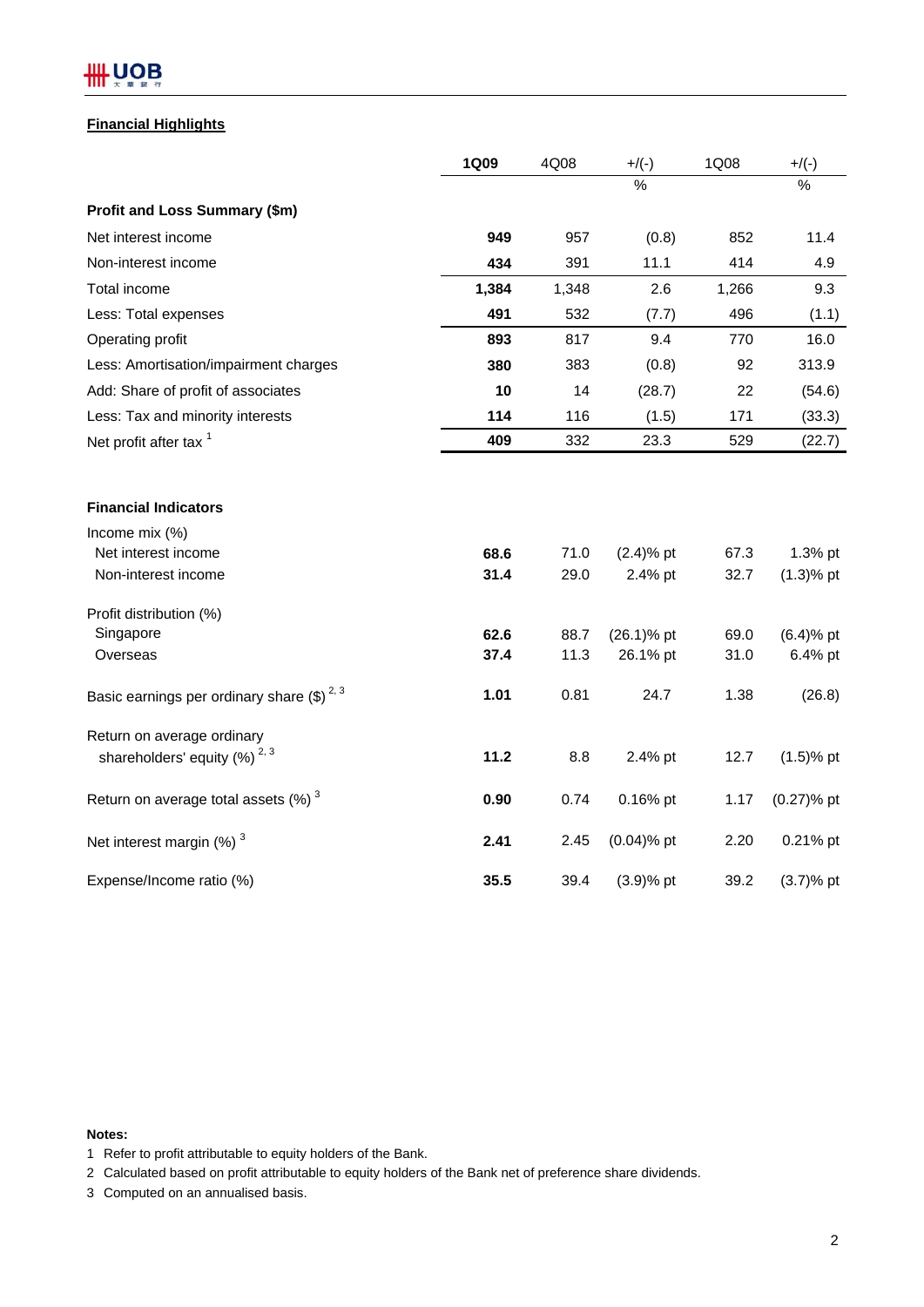# **HH UOB**

#### **Financial Highlights** *(cont'd)*

|                                                              | Mar-09       | Dec-08       | $+/(-)$            | Mar-08       | $+/(-)$            |
|--------------------------------------------------------------|--------------|--------------|--------------------|--------------|--------------------|
|                                                              |              |              | %                  |              | $\%$               |
| <b>Financial Indicators</b>                                  |              |              |                    |              |                    |
| Customer loans (net) (\$m)                                   | 99,660       | 99,840       | (0.2)              | 94,373       | 5.6                |
| Customer deposits (\$m)                                      | 119,357      | 118,171      | 1.0                | 109,580      | 8.9                |
| Loans/Deposits ratio (%) <sup>1</sup>                        | 83.5         | 84.5         | $(1.0)$ % pt       | 86.1         | $(2.6)$ % pt       |
| NPL ratio $(%)2$                                             | 2.1          | 2.0          | $0.1\%$ pt         | 1.6          | $0.5%$ pt          |
| Total assets (\$m)                                           | 178,543      | 182,941      | (2.4)              | 185,784      | (3.9)              |
| Shareholders' equity $(\text{\$m})^3$                        | 16,260       | 15,573       | 4.4                | 16,992       | (4.3)              |
| Revaluation surplus $(\text{Im})^4$                          | 2,909        | 2,989        | (2.7)              | 3,273        | (11.1)             |
| Net asset value ("NAV") per ordinary share (\$) <sup>5</sup> | 9.37         | 8.90         | 5.3                | 10.73        | (12.7)             |
| Revalued NAV per ordinary share (\$) <sup>5</sup>            | 11.30        | 10.89        | 3.8                | 12.91        | (12.5)             |
| Net tangible assets per ordinary share $(\text{$\$})^5$      | 6.57         | 6.11         | 7.5                | 7.92         | (17.0)             |
| Capital adequacy ratios (%)                                  |              |              |                    |              |                    |
| Tier 1<br>Total                                              | 12.3<br>17.3 | 10.9<br>15.3 | 1.4% pt<br>2.0% pt | 10.7<br>15.6 | 1.6% pt<br>1.7% pt |

**Notes:**

- 1 Refer to net customer loans and customer deposits.
- 2 Refer to non-performing loans (excluding debt securities and contingent assets) as a percentage of gross customer loans.
- 3 Refer to equity attributable to equity holders of the Bank.
- 4 Refer to revaluation surplus on properties not recognised in the financial statements.
- 5 Preference shares are excluded from the computation.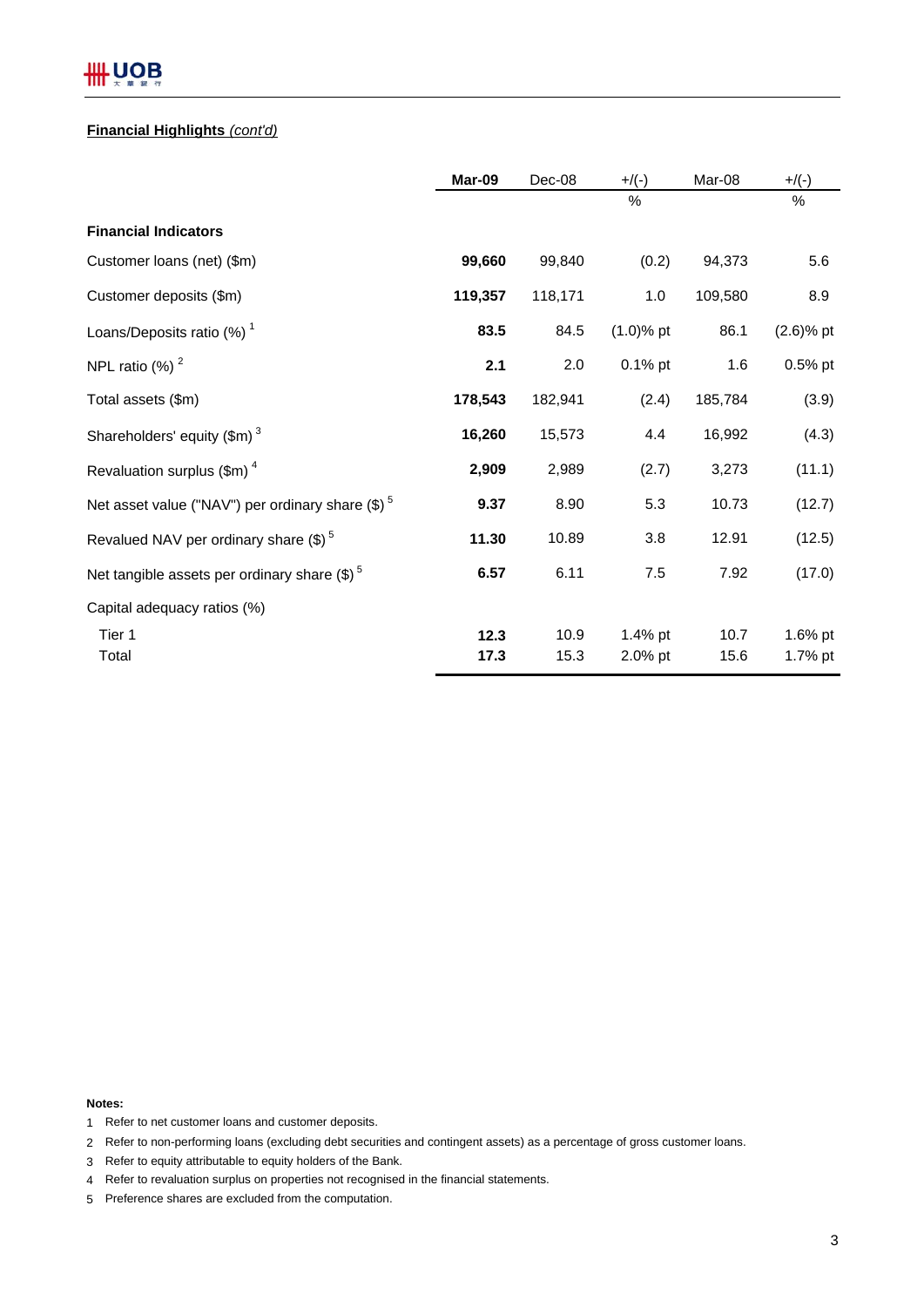### **Performance Review**

The financial statements have been prepared in accordance with Singapore Financial Reporting Standards ("FRS") with modification to FRS39 Financial Instruments: Recognition and Measurement in respect of loan loss provisioning, as provided in Notice to Banks No. 612 "Credit Files, Grading and Provisioning" issued by the Monetary Authority of Singapore ("MAS").

The new/revised FRS applicable to the Group with effect from 1 January 2009 are listed below. The adoption of these FRS has no significant impact on the financial statements of the Group.

- FRS1 Presentation of Financial Statements (revised)
- FRS23 Borrowing Costs
- FRS102 Share-based Compensations: Vesting Conditions and Cancellations (amendment)
- FRS108 Operating Segments
- INT FRS113 Customer Loyalty Programmes

Other than the above changes, the accounting policies and computation methods adopted in the financial statements for the first quarter of 2009 are the same as those adopted in the audited financial statements for the financial year ended 31 December 2008.

# **First Quarter 2009 ("1Q09") versus Fourth Quarter 2008 ("4Q08")**

Group net profit after tax ("NPAT") rose 23.3% to \$409 million in 1Q09, with operating profit grew 9.4% to \$893 million.

Operating income increased 2.6% to \$1,384 million, contributed mainly by higher investment income and fee and commission income.

Total operating expenses decreased 7.7% to \$491 million, mainly due to lower staff costs, revenue-related and IT-related expenses and professional fees. Expense-to-income ratio improved 3.9% points to 35.5%.

Higher collective impairment of \$174 million was set aside for loans and investments in view of the prolonged global economic uncertainties. Individual impairment on loans and other assets, however, reduced 26.3% to \$203 million.

Net customer loans was flat at \$99.7 billion as at 31 March 2009 due to prudent loan growth. NPL ratio increased to 2.1% from 2.0% as at 31 December 2008.

Group's tier 1 and total capital adequacy ratios ("CAR") increased 1.4% points and 2.0% points to 12.3% and 17.3% as at 31 March 2009 respectively. The increase was due mainly to lower risk-weighted assets and higher retained earnings.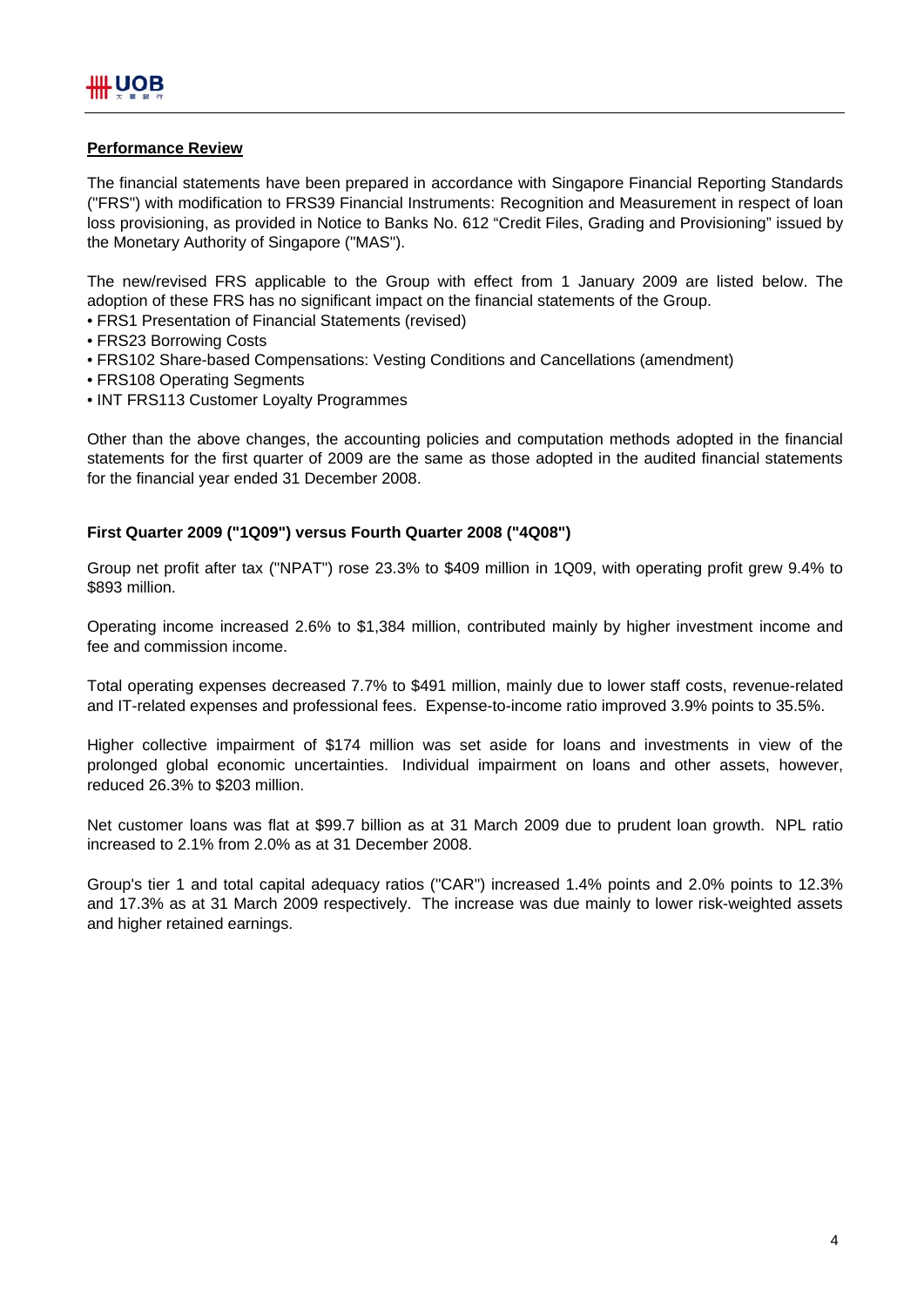# **First Quarter 2009 ("1Q09") versus First Quarter 2008 ("1Q08")**

Despite the 16.0% growth in operating profit, Group NPAT decreased 22.7% to \$409 million over 1Q08. The decrease was mainly due to higher impairment charges, partly negated by higher operating income.

Total operating income grew 9.3% to \$1,384 million. The increase was largely contributed by net interest income growth of 11.4% and higher net trading and investment income, partly offset by lower fee and commission income.

Total operating expenses decreased 1.1% to \$491 million. The decrease was due to lower bonus provision and revenue-related expenses, partly negated by higher occupancy expenses. Expense-to-income ratio improved 3.7% points to 35.5%.

Impairment charges increased to \$378 million from \$89 million in 1Q08. The increase was largely due to higher individual impairment on loans and higher collective impairment provided for loans and investments on account of the global economic downturn.

Net customer loans rose 5.6% over 31 March 2008 to \$99.7 billion. NPL ratio increased to 2.1% from 1.6% as at 31 March 2008.

Group's tier 1 and total CAR increased 1.6% points and 1.7% points to 12.3% and 17.3% as at 31 March 2009 respectively. The increase was contributed by lower risk-weighted assets, the issuance of the Class E preference shares and higher retained earnings.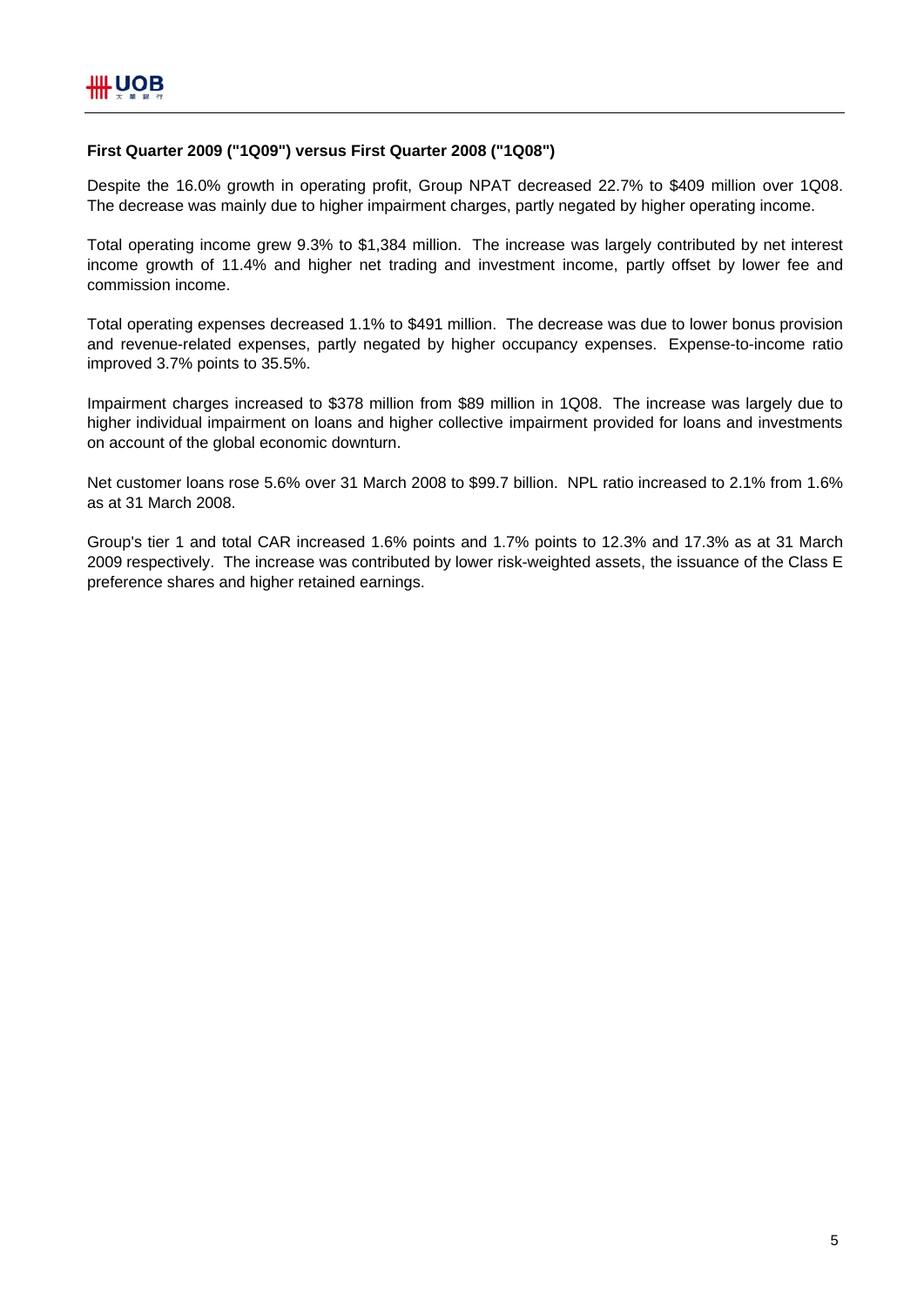#### **Net Interest Income**

#### **Net Interest Margin**

|                                     |                | 1Q09                              |      | 4Q08           |                    |      | 1Q08           |                    |      |
|-------------------------------------|----------------|-----------------------------------|------|----------------|--------------------|------|----------------|--------------------|------|
|                                     |                | <b>Average Annualised Average</b> |      | Average        | Annualised Average |      | Average        | Annualised Average |      |
|                                     | <b>Balance</b> | <b>Interest</b>                   | Rate | <b>Balance</b> | Interest           | Rate | <b>Balance</b> | Interest           | Rate |
|                                     | \$m            | \$m                               | %    | \$m            | \$m                | $\%$ | $\mathsf{Sm}$  | \$m                | %    |
| <b>Interest bearing assets</b>      |                |                                   |      |                |                    |      |                |                    |      |
| Customer Ioans                      | 100,784        | 4,282                             | 4.25 | 100,767        | 4,812              | 4.78 | 93,128         | 4,765              | 5.12 |
| Interbank balances                  | 28,589         | 590                               | 2.06 | 28,520         | 839                | 2.94 | 31.834         | 1,209              | 3.80 |
| Securities                          | 30,342         | 925                               | 3.05 | 26,091         | 961                | 3.68 | 30,766         | 1,244              | 4.04 |
| Total                               | 159,715        | 5,797                             | 3.63 | 155,378        | 6,612              | 4.26 | 155,728        | 7,218              | 4.63 |
| <b>Interest bearing liabilities</b> |                |                                   |      |                |                    |      |                |                    |      |
| Customer deposits                   | 121,586        | 1,439                             | 1.18 | 119,890        | 1,903              | 1.59 | 108,417        | 2,134              | 1.97 |
| Interbank balances/other            | 34,206         | 508                               | 1.49 | 32,463         | 900                | 2.77 | 42,763         | 1,658              | 3.88 |
| Total                               | 155,792        | 1,947                             | 1.25 | 152,352        | 2,803              | 1.84 | 151.181        | 3,791              | 2.51 |
| Net interest margin <sup>1</sup>    |                |                                   | 2.41 |                |                    | 2.45 |                |                    | 2.20 |

#### **Volume and Rate Analysis**

|                          | 1Q09 vs 4Q08 |        |            | 1Q09 vs 1Q08 |        |        |  |
|--------------------------|--------------|--------|------------|--------------|--------|--------|--|
|                          | Volume       | Rate   | <b>Net</b> | Volume       | Rate   | Net    |  |
|                          | Change       | Change | Change     | Change       | Change | Change |  |
|                          | \$m          | \$m    | \$m        | \$m          | \$m    | \$m    |  |
| Interest income          |              |        |            |              |        |        |  |
| Customer loans           | 0            | (133)  | (133)      | 97           | (217)  | (120)  |  |
| Interbank balances       | 1            | (63)   | (63)       | (31)         | (123)  | (154)  |  |
| <b>Securities</b>        | 39           | (48)   | (9)        | (4)          | (75)   | (79)   |  |
| Total                    | 40           | (245)  | (205)      | 62           | (416)  | (353)  |  |
| Interest expense         |              |        |            |              |        |        |  |
| Customer deposits        | 7            | (124)  | (117)      | 64           | (237)  | (173)  |  |
| Interbank balances/other | 12           | (110)  | (98)       | (80)         | (206)  | (286)  |  |
| Total                    | 18           | (234)  | (215)      | (15)         | (443)  | (459)  |  |
| Change in number of days |              |        | (18)       |              |        | (8)    |  |
| Net interest income      | 22           | (11)   | (8)        | 78           | 28     | 97     |  |

#### *1Q09 vs 4Q08*

Net interest income decreased marginally to \$949 million mainly due to a shorter quarter. Net interest margin decreased 4 basis points to 2.41% as a result of a lower average loan spread.

#### *1Q09 vs 1Q08*

Net interest income increased 11.4% to \$949 million mainly contributed by loan growth and lower funding costs. Net interest margin rose 21 basis points to 2.41% largely attributed to lower funding costs.

#### **Note:**

1 Net interest margin represents annualised net interest income as a percentage of total interest bearing assets.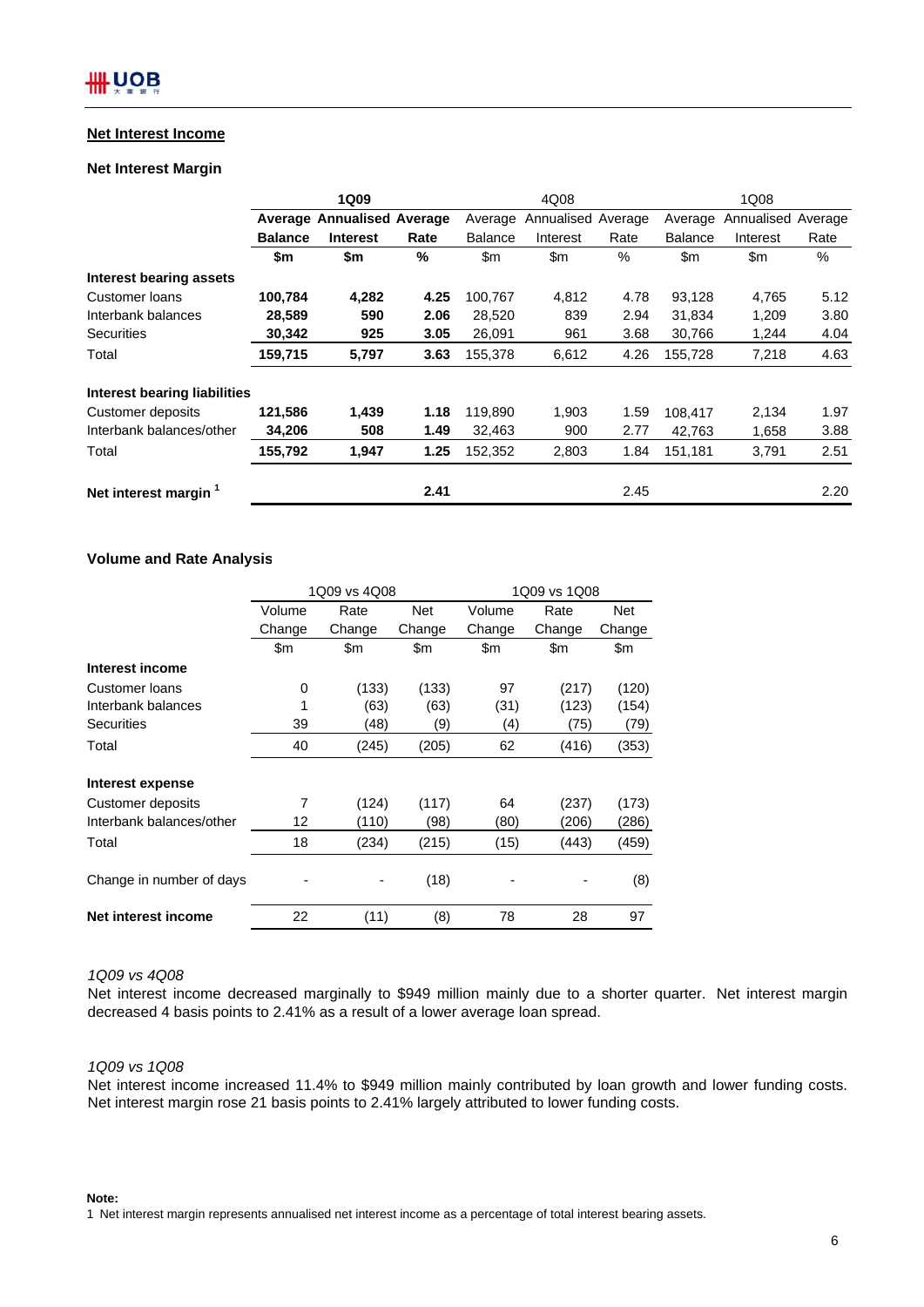

# **Non-Interest Income**

|                                                                                                     | <b>1Q09</b> | 4Q08  | $+$ /(-) | 1Q08  | $+$ /(-)     |
|-----------------------------------------------------------------------------------------------------|-------------|-------|----------|-------|--------------|
|                                                                                                     | \$m         | \$m\$ | %        | \$m\$ | $\%$         |
| Fee and commission income                                                                           |             |       |          |       |              |
| Credit card                                                                                         | 35          | 48    | (27.9)   | 44    | (20.5)       |
| Fund management                                                                                     | 26          | 26    | (2.7)    | 55    | (53.3)       |
| Futures broking                                                                                     | 9           | 9     | 6.8      | 9     | 0.3          |
| Investment-related                                                                                  | 17          | 21    | (18.8)   | 30    | (42.0)       |
| Loan-related                                                                                        | 76          | 45    | 68.4     | 74    | 2.7          |
| Service charges                                                                                     | 22          | 22    | 2.3      | 21    | 6.4          |
| Trade-related                                                                                       | 43          | 46    | (5.4)    | 53    | (18.5)       |
| Other                                                                                               | 11          | 11    | (1.0)    | 17    | (34.8)       |
|                                                                                                     | 240         | 229   | 5.0      | 303   | (20.9)       |
| <b>Dividend income</b>                                                                              | 4           | 9     | (57.2)   | 3     | 42.2         |
| <b>Rental income</b>                                                                                | 34          | 31    | 11.0     | 24    | 40.7         |
| Other operating income<br>Net gain/(loss) from:                                                     |             |       |          |       |              |
| <b>Trading activities</b><br>Non-trading activities<br>Financial instruments measured at fair value | 33          | 53    | (37.5)   | 6     | 447.2        |
| to profit and loss                                                                                  | 29          | 35    | (18.1)   | (53)  | NM           |
| Available-for-sale assets and other                                                                 | 69          | 10    | 563.6    | 100   | (31.0)       |
|                                                                                                     | 131         | 98    | 33.2     | 53    | 146.9        |
| Other income                                                                                        | 25          | 24    | 5.6      | 31    | (18.4)       |
|                                                                                                     | 156         | 122   | 27.8     | 84    | 86.4         |
| Total                                                                                               | 434         | 391   | 11.1     | 414   | 4.9          |
| Fee and commission income/Total income (%)                                                          | 17.3        | 17.0  |          | 24.0  |              |
|                                                                                                     |             |       | 0.3% pt  |       | $(6.7)$ % pt |
| Non-interest income/Total income (%)                                                                | 31.4        | 29.0  | 2.4% pt  | 32.7  | $(1.3)$ % pt |

#### *1Q09 vs 4Q08*

Non-interest income increased 11.1% to \$434 million. The increase was mainly driven by higher investment income and fee and commission income.

#### *1Q09 vs 1Q08*

Non-interest income increased 4.9% to \$434 million. The increase was mainly due to higher investment income and trading profit, partly offset by lower fee and commission income.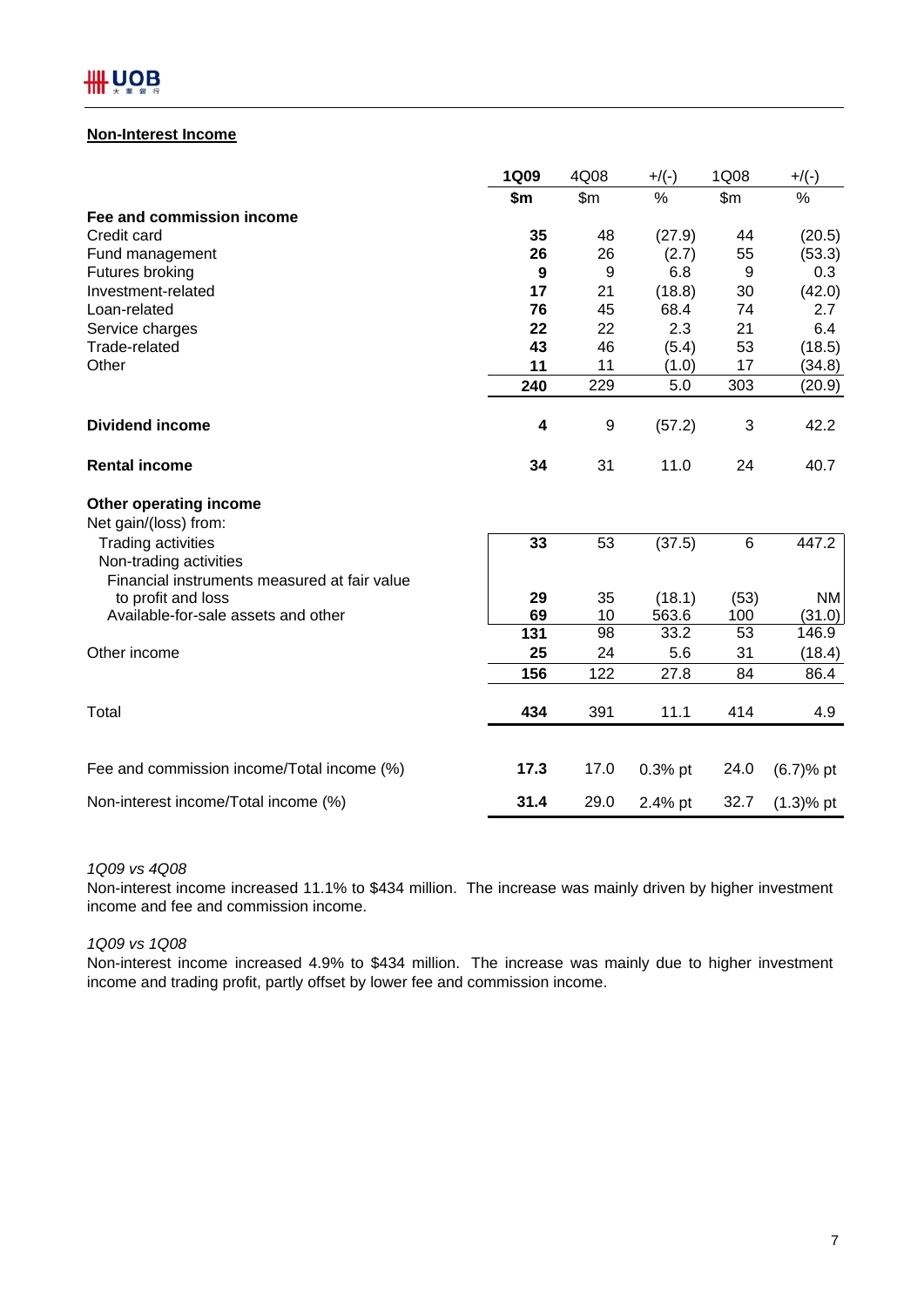### **Operating Expenses**

|                                             | <b>1Q09</b> | 4Q08   | $+$ /(-)         | 1Q08  | $+$ /(-)     |
|---------------------------------------------|-------------|--------|------------------|-------|--------------|
|                                             | \$m         | \$m    | %                | \$m\$ | %            |
| <b>Staff costs</b>                          | 259         | 274    | (5.6)            | 267   | (2.9)        |
| Other operating expenses                    |             |        |                  |       |              |
| Revenue-related                             | 111         | 122    | (9.2)            | 116   | (4.3)        |
| Occupancy-related                           | 52          | 51     | 2.5              | 45    | 16.7         |
| IT-related                                  | 40          | 45     | (12.2)           | 37    | 5.9          |
| Other                                       | 29          | 39     | (25.8)           | 32    | (8.5)        |
|                                             | 232         | 257    | (9.9)            | 230   | 0.9          |
| Total                                       | 491         | 532    | (7.7)            | 496   | (1.1)        |
| Of which:                                   |             |        |                  |       |              |
| Depreciation of assets                      | 33          | 34     | (0.4)            | 33    | 0.0          |
| Total IT costs <sup>1</sup>                 | 71          | 76     | (5.6)            | 67    | 7.2          |
| Total IT costs/Total operating expenses (%) | 14.6        | 14.3   | $0.3%$ pt        | 13.4  | $1.2\%$ pt   |
| Expense/Income ratio (%)                    | 35.5        | 39.4   | $(3.9)%$ pt      | 39.2  | $(3.7)$ % pt |
| Manpower (number)                           | 21,940      | 22,299 | (359) no. 21,818 |       | 122 no.      |

#### *1Q09 vs 4Q08*

Total operating expenses decreased 7.7% to \$491 million. Staff costs reduced 5.6% to \$259 million mainly due to lower headcount and grant received under the Jobs Credit Scheme. Other operating expenses declined 9.9% to \$232 million mainly on revenue-related and IT-related expenses and professional fees. Expense-to-income ratio improved 3.9% points to 35.5%.

### *1Q09 vs 1Q08*

Total operating expenses reduced 1.1% to \$491 million. The decrease was due to lower bonus provision and revenue-related expenses, partly negated by higher occupancy expenses. Expense-to-income ratio improved 3.7% points to 35.5%.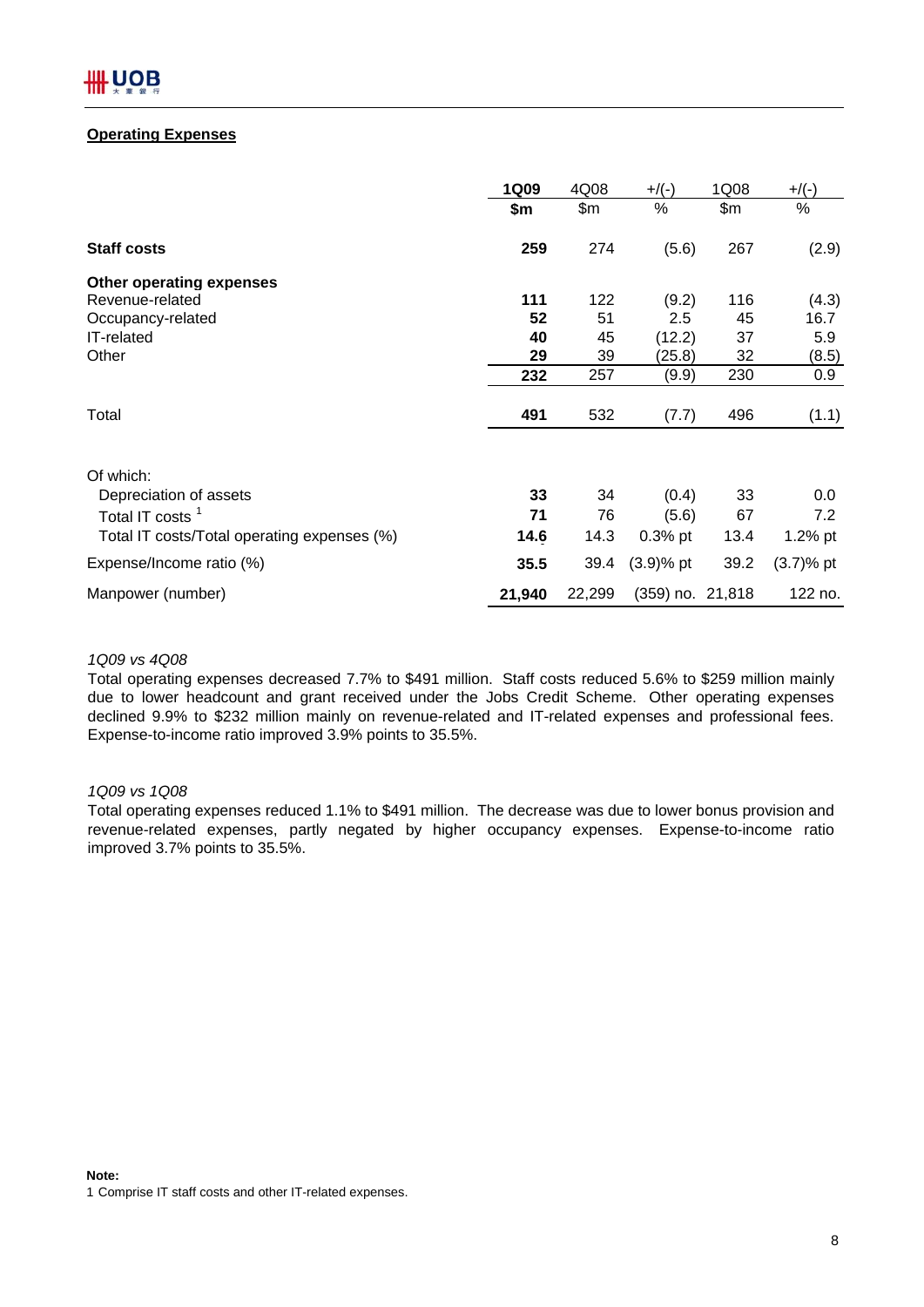# **Impairment Charges**

|                                                      | <b>1Q09</b> | 4Q08  | $+$ /(-) | 1Q08  | $+$ /(-)  |
|------------------------------------------------------|-------------|-------|----------|-------|-----------|
|                                                      | \$m         | \$m\$ | $\%$     | \$m\$ | $\%$      |
| Individual impairment on loans                       |             |       |          |       |           |
| Singapore                                            | 61          | 50    | 22.3     | (3)   | <b>NM</b> |
| Malaysia                                             | 20          | 12    | 70.8     | 7     | 193.6     |
| Thailand                                             | 21          | 13    | 60.9     | 6     | 284.2     |
| Indonesia                                            | 6           | 3     | 154.3    | (0)   | <b>NM</b> |
| <b>Greater China</b>                                 | 4           | 37    | (88.1)   | 2     | 188.7     |
| Other                                                | 56          | 68    | (17.2)   | (1)   | <b>NM</b> |
|                                                      | 169         | 182   | (6.9)    | 10    | <b>NM</b> |
| Individual impairment on securities and other assets | 34          | 94    | (63.9)   | 32    | 7.8       |
| Collective impairment                                | 174         | 104   | 66.7     | 48    | 265.5     |
| Total                                                | 378         | 381   | (0.8)    | 89    | 324.0     |

#### *1Q09 vs 4Q08*

Higher collective impairment of \$174 million was set aside for loans and investments in view of the prolonged global economic uncertainties. Individual impairment on loans and other assets, however, reduced 26.3% to \$203 million.

#### *1Q09 vs 1Q08*

Impairment charges increased to \$378 million from \$89 million in 1Q08. The increase was largely due to higher individual impairment on loans, and higher collective impairment provided for loans and investments on account of the global economic downturn.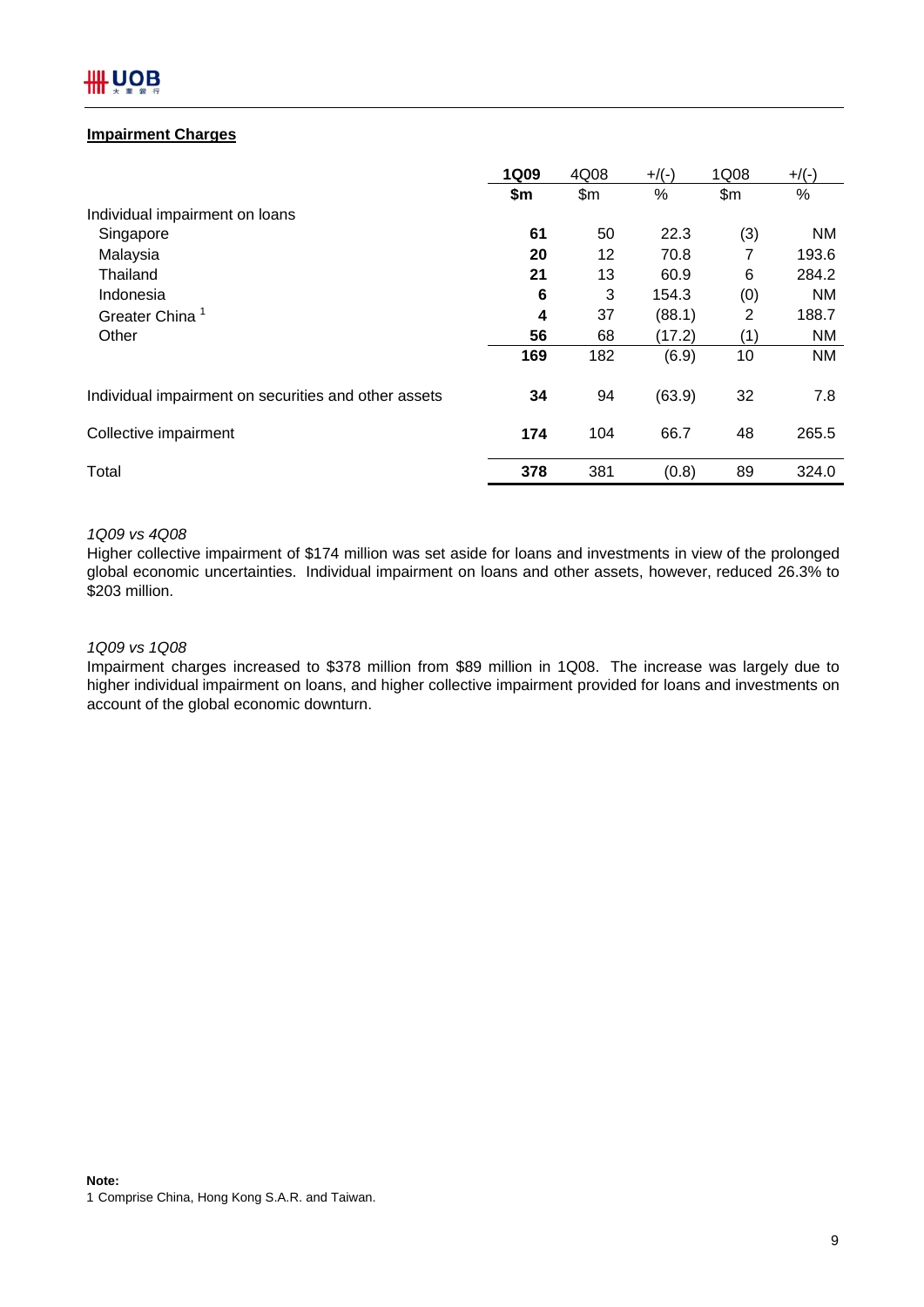# **Customer Loans**

|                                       | Mar-09  | Dec-08  | Mar-08 |
|---------------------------------------|---------|---------|--------|
|                                       | \$m     | \$m     | \$m\$  |
| Gross customer loans                  | 101,952 | 102,033 | 96,257 |
| Less: Individual impairment           | 848     | 800     | 597    |
| Collective impairment                 | 1,444   | 1,393   | 1,286  |
| Net customer loans                    | 99,660  | 99,840  | 94,373 |
| <b>By Industry</b>                    |         |         |        |
| Transport, storage and communication  | 5,999   | 5,800   | 5,508  |
| Building and construction             | 12,713  | 12,694  | 12,297 |
| Manufacturing                         | 9,853   | 10,573  | 10,029 |
| <b>Financial institutions</b>         | 16,492  | 16,451  | 15,893 |
| General commerce                      | 13,043  | 13,005  | 12,742 |
| Professionals and private individuals | 12,858  | 12,754  | 11,391 |
| Housing loans                         | 24,650  | 24,114  | 22,879 |
| Other                                 | 6,342   | 6,641   | 5,518  |
| Total (gross)                         | 101,952 | 102,033 | 96,257 |
| <b>By Currency</b>                    |         |         |        |
| Singapore dollar                      | 56,461  | 56,075  | 52,002 |
| US dollar                             | 15,810  | 15,888  | 14,559 |
| Malaysian ringgit                     | 11,235  | 11,419  | 11,141 |
| Thai baht                             | 6,172   | 6,436   | 6,370  |
| Indonesian rupiah                     | 2,390   | 2,408   | 2,443  |
| Other                                 | 9,884   | 9,807   | 9,741  |
| Total (gross)                         | 101,952 | 102,033 | 96,257 |
|                                       |         |         |        |
| <b>By Maturity</b>                    |         |         |        |
| Within 1 year                         | 37,761  | 40,341  | 37,244 |
| Over 1 year but within 3 years        | 21,059  | 19,527  | 16,414 |
| Over 3 years but within 5 years       | 12,621  | 12,090  | 13,650 |
| Over 5 years                          | 30,511  | 30,075  | 28,949 |
| Total (gross)                         | 101,952 | 102,033 | 96,257 |

Net customer loans was flat at \$99.7 billion compared to last quarter due to prudent loan growth. It increased 5.6% over 31 March 2008 largely contributed by higher housing loans and loans to professionals and private individuals.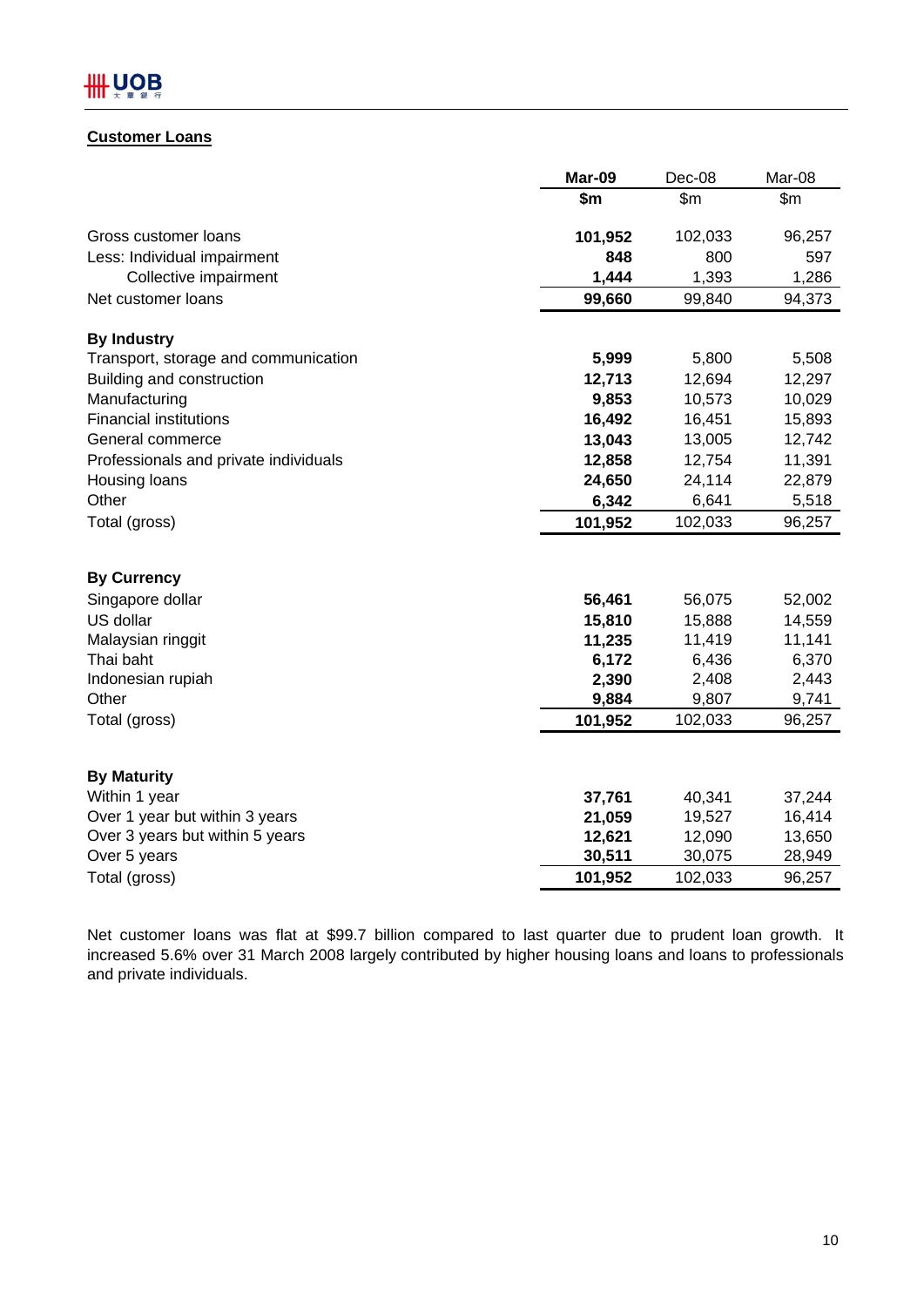# **Customer Deposits**

|                                 | Mar-09  | Dec-08  | Mar-08  |
|---------------------------------|---------|---------|---------|
|                                 | \$m     | \$m\$   | \$m\$   |
| <b>By Product Group</b>         |         |         |         |
| <b>Fixed deposits</b>           | 72,324  | 74,266  | 69,984  |
| Savings deposits                | 26,226  | 24,365  | 22,523  |
| Current accounts                | 19,490  | 18,312  | 15,261  |
| Other                           | 1,317   | 1,229   | 1,812   |
| Total                           | 119,357 | 118,171 | 109,580 |
|                                 |         |         |         |
| <b>By Maturity</b>              |         |         |         |
| Within 1 year                   | 115,396 | 114,439 | 106,022 |
| Over 1 year but within 3 years  | 2,591   | 2,344   | 1,572   |
| Over 3 years but within 5 years | 880     | 871     | 1,539   |
| Over 5 years                    | 490     | 516     | 448     |
| Total                           | 119,357 | 118,171 | 109,580 |
|                                 |         |         |         |
| Loans/Deposits ratio (%)        | 83.5    | 84.5    | 86.1    |

Customer deposits was \$119.4 billion as at 31 March 2009, an increase of 1.0% over 31 December 2008 and 8.9% over 31 March 2008. Loans-to-deposits ratio was managed at 83.5% as at 31 March 2009.

# **Debts Issued**

|                                 | Mar-09 | Dec-08         |       |
|---------------------------------|--------|----------------|-------|
|                                 | \$m\$  | $\mathsf{S}$ m | \$m   |
| <b>Subordinated debts</b>       |        |                |       |
| Due after one year (unsecured)  | 5,717  | 5,594          | 5,294 |
| Other debts issued              |        |                |       |
| Due within one year (unsecured) | 575    | 359            | 469   |
| Due after one year (unsecured)  | 236    | 293            | 443   |
|                                 | 812    | 652            | 912   |
| Total                           | 6,529  | 6,246          | 6,206 |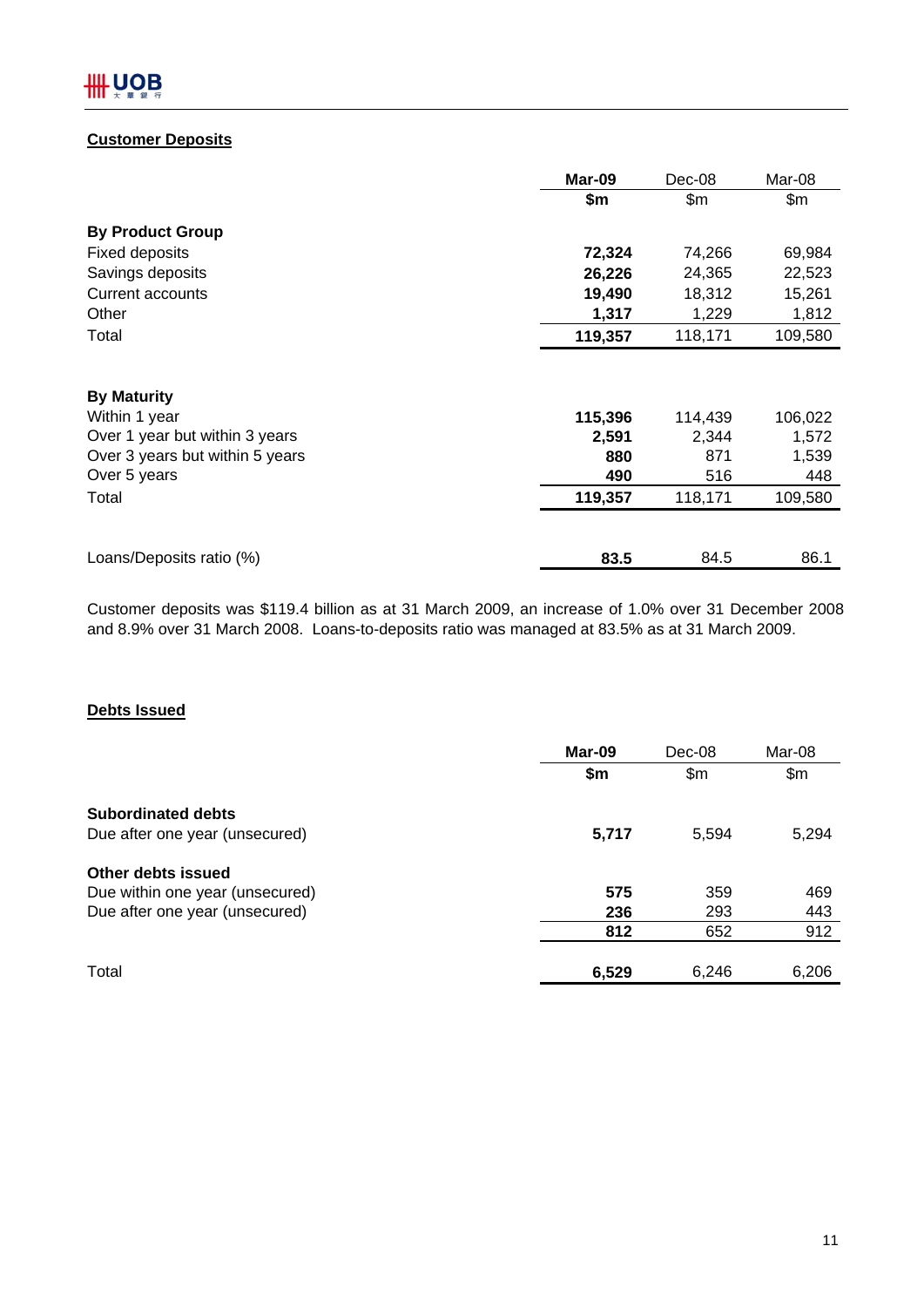# **Shareholders' Equity**

|                                                    | Mar-09 | Dec-08 | Mar-08 |
|----------------------------------------------------|--------|--------|--------|
|                                                    | Sm     | \$m    | \$m    |
| Shareholders' equity                               | 16.260 | 15.573 | 16,992 |
| Add: Revaluation surplus                           | 2.909  | 2.989  | 3,273  |
| Shareholders' equity including revaluation surplus | 19.169 | 18.562 | 20,265 |

Shareholders' equity increased 4.4% over 31 December 2008 to \$16.3 billion as at 31 March 2009, largely due to higher retained earnings and lower revaluation loss on available-for-sale assets. Against 31 March 2008, shareholders' equity decreased 4.3% as a result of higher revaluation loss on available-for-sale assets, partly offset by the issuance of S\$1.32 billion Class E non-cumulative non-convertible preference shares.

As at 31 March 2009, revaluation surplus of \$2.9 billion on the Group's properties was not recognised in the financial statements.

# **Changes in Issued Shares of the Bank**

|                                                    |        | Number of shares ('000)<br><b>1Q09</b> | 1Q08      |
|----------------------------------------------------|--------|----------------------------------------|-----------|
| <b>Ordinary shares</b>                             |        |                                        |           |
| Balance at beginning of period                     |        | 1,523,931                              | 1,523,760 |
| Exercise of share options granted under the        |        |                                        |           |
| UOB 1999 Share Option Scheme                       |        |                                        | 46        |
| Balance at end of period                           |        | 1,523,931                              | 1,523,806 |
| <b>Treasury shares</b>                             |        |                                        |           |
| Balance at beginning of period                     |        | (18, 320)                              | (11, 597) |
| Share buyback - held in treasury                   |        |                                        | (6, 723)  |
| Balance at end of period                           |        | (18, 320)                              | (18,320)  |
| Ordinary shares net of treasury shares             |        | 1,505,611                              | 1,505,486 |
| <b>Preference shares</b>                           |        |                                        |           |
| Class E non-cumulative non-convertible             |        |                                        |           |
| preference shares at beginning/end of period       |        | 13,200                                 |           |
|                                                    |        |                                        |           |
|                                                    | Mar-09 | Dec-08                                 | Mar-08    |
|                                                    | '000   | '000                                   | '000      |
| Number of new shares that would have been issued   |        |                                        |           |
| upon exercise of all outstanding options under the |        |                                        |           |
| UOB 1999 Share Option Scheme                       | 267    | 269                                    | 407       |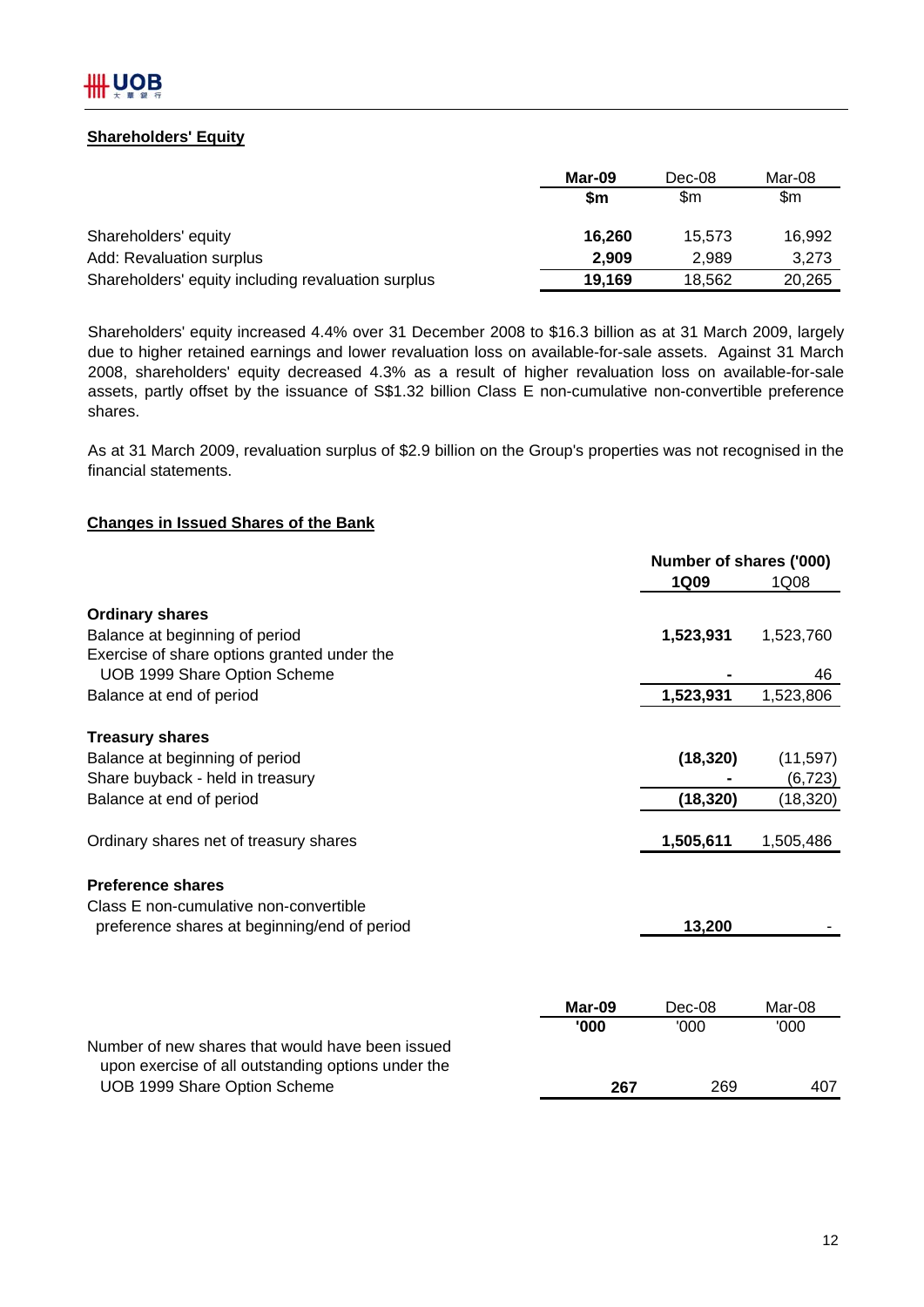#### **Non-Performing Assets**

|                                                                                                  | Mar-09 | Dec-08 | Mar-08 |
|--------------------------------------------------------------------------------------------------|--------|--------|--------|
| Non-Performing Assets ("NPA") (\$m)                                                              |        |        |        |
| Loans ("NPL")                                                                                    | 2,185  | 2,062  | 1,602  |
| Debt securities                                                                                  | 264    | 243    | 284    |
| Total                                                                                            | 2,449  | 2,305  | 1,886  |
| By grading                                                                                       |        |        |        |
| Substandard                                                                                      | 1,406  | 1,397  | 1,040  |
| Doubtful                                                                                         | 338    | 268    | 326    |
| Loss                                                                                             | 705    | 640    | 520    |
| Total                                                                                            | 2,449  | 2,305  | 1,886  |
| By security coverage                                                                             |        |        |        |
| Secured                                                                                          | 1,103  | 1,054  | 928    |
| Unsecured                                                                                        | 1,346  | 1,251  | 958    |
| Total                                                                                            | 2,449  | 2,305  | 1,886  |
| By ageing $1$                                                                                    |        |        |        |
| Current                                                                                          | 420    | 501    | 529    |
| Within 90 days                                                                                   | 472    | 417    | 151    |
| Over 90 to 180 days                                                                              | 338    | 344    | 161    |
| Over 180 days                                                                                    | 1,219  | 1,043  | 1,045  |
| Total                                                                                            | 2,449  | 2,305  | 1,886  |
| <b>Cumulative Impairment (\$m)</b>                                                               |        |        |        |
| Individual                                                                                       | 1,068  | 1,008  | 832    |
| Collective                                                                                       | 1,509  | 1,540  | 1,312  |
| Total                                                                                            | 2,577  | 2,548  | 2,144  |
| Ratios (%)                                                                                       |        |        |        |
| NPA ratio <sup>2</sup>                                                                           | $1.3$  | 1.2    | 1.0    |
| Cumulative impairment as % of NPA                                                                | 105.2  | 110.5  | 113.7  |
| NPL ratio <sup>3</sup>                                                                           | 2.1    | 2.0    | 1.6    |
| Cumulative impairment as % of NPL <sup>4</sup>                                                   | 104.9  | 106.4  | 117.5  |
| Cumulative impairment as % of gross customer loans <sup>4</sup><br>Collective impairment as % of | 2.2    | 2.1    | 2.0    |
| gross customer loans net of individual impairment <sup>4</sup>                                   | 1.4    | 1.4    | 1.3    |

As at 31 March 2009, Group NPA of \$2,449 million constituted 1.3% of the total assets. NPL ratio increased to 2.1% from 2.0% as at 31 December 2008 and 1.6% as at 31 March 2008.

#### **Notes:**

and aged accordingly. 1 Where payment of interest or principal of an account is overdue, all outstanding balances of that account are deemed non-current

<sup>2</sup> Refer to non-performing assets (excluding contingent assets) as a percentage of total assets.

<sup>3</sup> Refer to non-performing loans (excluding debt securities and contingent assets) as a percentage of gross customer loans.

<sup>4</sup> Debt securities and contingent assets are excluded from the computation.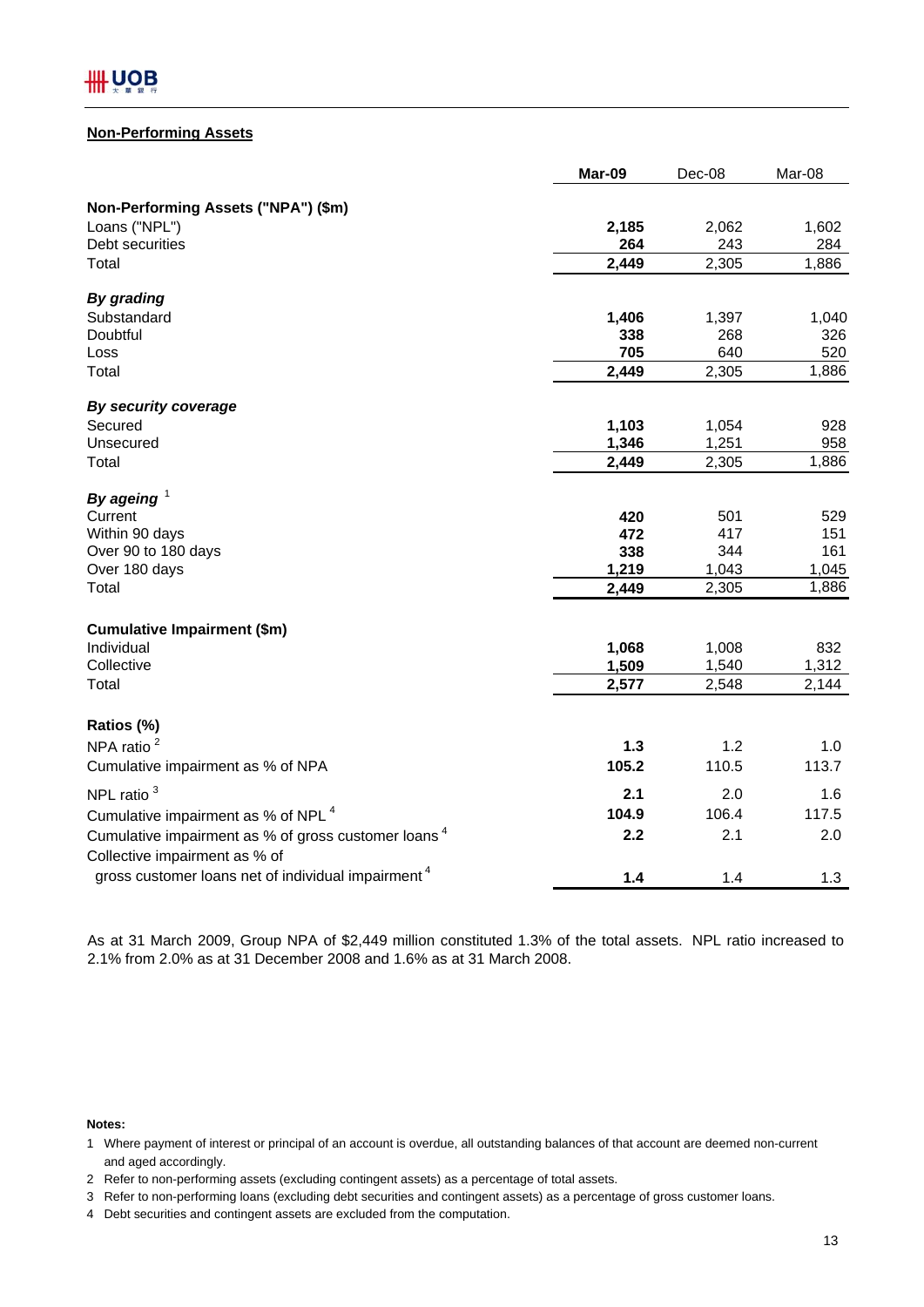# **HHUOB**

# **Non-Performing Assets** *(cont'd)*

| <u>Non-Terrorming Assets (com a/</u> |            |                   |               | <b>Secured</b> | <b>Cumulative</b>                   |
|--------------------------------------|------------|-------------------|---------------|----------------|-------------------------------------|
|                                      |            |                   |               | <b>NPL</b>     | <b>Impairment</b>                   |
|                                      |            | <b>Cumulative</b> | <b>NPL</b>    | as % of        | as % of                             |
|                                      | <b>NPA</b> | Impairment        | Ratio         | <b>NPL</b>     | respective respective<br><b>NPL</b> |
|                                      | \$m        | \$m               | $\frac{1}{2}$ | $\%$           | $\%$                                |
| <b>NPA by Region</b>                 |            |                   |               |                |                                     |
| Singapore                            |            |                   |               |                |                                     |
| Mar 09                               | 852        | 1,358             | $1.1$         | 49.2           | 163.1                               |
| Dec 08                               | 808        | 1,230             | 1.1           | 51.1           | 140.3                               |
| Mar 08                               | 675        | 893               | 0.9           | 59.3           | 135.9                               |
| Malaysia                             |            |                   |               |                |                                     |
| <b>Mar 09</b>                        | 472        | 285               | 3.9           | 69.3           | 60.4                                |
| Dec 08                               | 547        | 374               | 4.5           | 57.4           | 68.4                                |
| Mar 08                               | 504        | 362               | 4.1           | 61.5           | 71.8                                |
| Thailand                             |            |                   |               |                |                                     |
| Mar 09                               | 604        | 448               | 6.7           | 36.3           | 71.7                                |
| Dec 08                               | 530        | 433               | 5.4           | 43.0           | 81.8                                |
| Mar 08                               | 557        | 438               | 5.6           | 45.5           | 80.2                                |
| Indonesia                            |            |                   |               |                |                                     |
| Mar 09                               | 104        | 94                | 2.9           | 78.8           | 90.4                                |
| Dec 08                               | 72         | 90                | 2.0           | 73.6           | 125.0                               |
| Mar 08                               | 68         | 98                | 1.8           | 73.5           | 144.1                               |
| Greater China                        |            |                   |               |                |                                     |
| Mar 09                               | 121        | 113               | 2.7           | 48.8           | 93.4                                |
| Dec 08                               | 97         | 106               | 2.2           | 52.6           | 109.3                               |
| Mar 08                               | 16         | 64                | 0.5           | 75.0           | 406.3                               |
| Other                                |            |                   |               |                |                                     |
| Mar 09                               | 296        | 279               | 2.6           | 36.5           | 94.3                                |
| Dec 08                               | 251        | 315               | 2.3           | 43.0           | 125.5                               |
| Mar <sub>08</sub>                    | 66         | 289               | 0.6           | 72.7           | 437.9                               |
| Group                                |            |                   |               |                |                                     |
| Mar 09                               | 2,449      | 2,577             | 2.1           | 50.5           | 104.9                               |
| Dec 08                               | 2,305      | 2,548             | 2.0           | 51.1           | 106.4                               |
| Mar <sub>08</sub>                    | 1,886      | 2,144             | 1.6           | 57.9           | 117.5                               |

|                                       | Mar-09     |                   | $Dec-08$   |            | Mar-08     |            |
|---------------------------------------|------------|-------------------|------------|------------|------------|------------|
|                                       |            | <b>Individual</b> | Individual |            |            | Individual |
|                                       | <b>NPA</b> | Impairment        | <b>NPA</b> | Impairment | <b>NPA</b> | Impairment |
|                                       | \$m        | \$m               | \$m        | \$m        | \$m        | \$m        |
| <b>NPA by Industry</b>                |            |                   |            |            |            |            |
| Transport, storage and                |            |                   |            |            |            |            |
| communication                         | 28         | 14                | 18         | 14         | 18         | 12         |
| Building and construction             | 179        | 64                | 152        | 52         | 132        | 44         |
| Manufacturing                         | 626        | 301               | 539        | 263        | 424        | 202        |
| <b>Financial institutions</b>         | 529        | 317               | 533        | 301        | 448        | 266        |
| General commerce                      | 431        | 206               | 411        | 191        | 313        | 152        |
| Professionals and private individuals | 282        | 92                | 269        | 98         | 251        | 104        |
| Housing loans                         | 307        | 35                | 286        | 32         | 245        | 31         |
| Other                                 | 67         | 39                | 97         | 57         | 55         | 21         |
|                                       | 2,449      | 1.068             | 2.305      | 1.008      | 1.886      | 832        |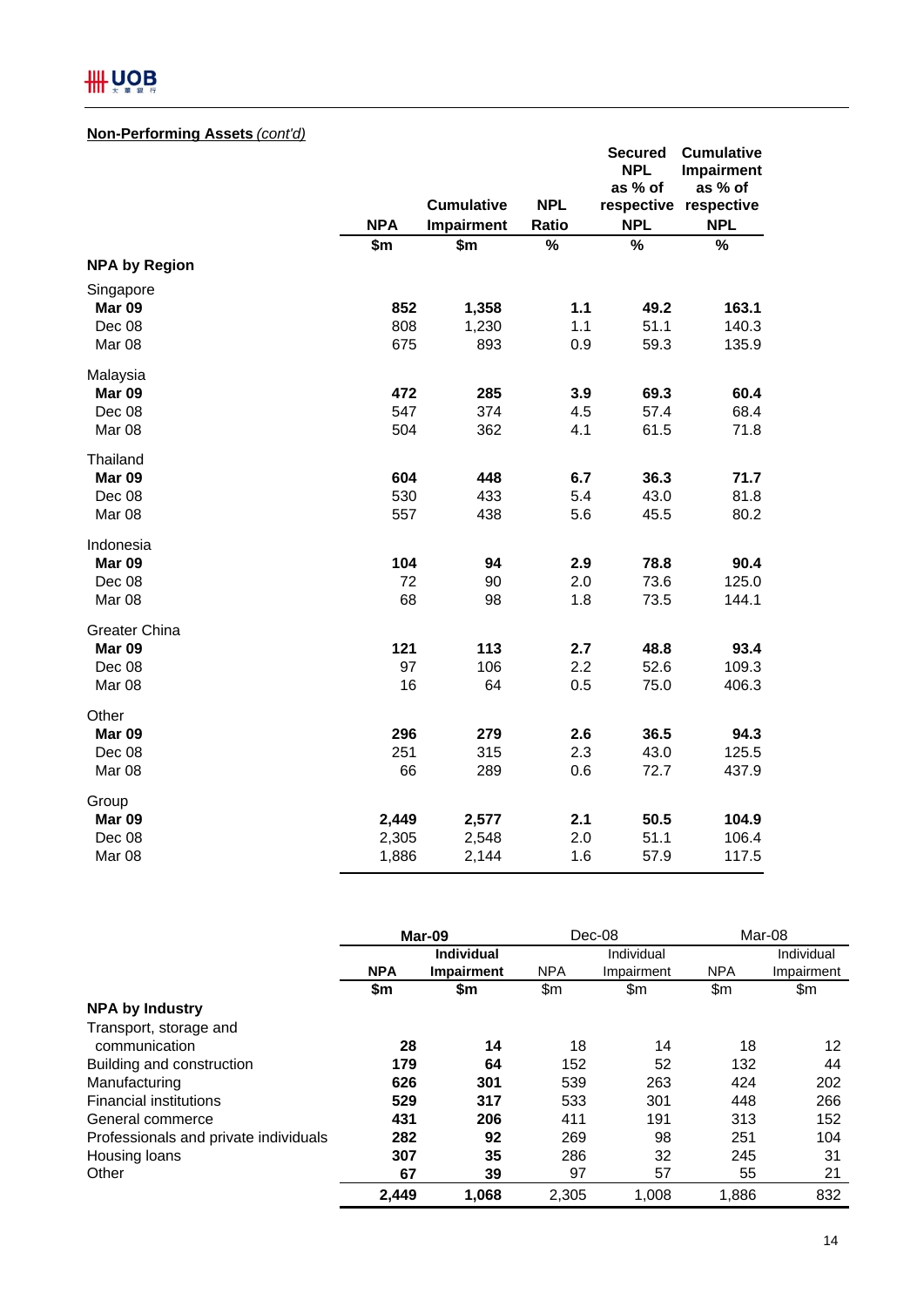### **Performance by Operating Segment**

|                                   | <b>PFS</b>              | <b>IFS</b>       | <b>GMIM</b> | Other | <b>Eliminations</b>      | <b>Total</b> |
|-----------------------------------|-------------------------|------------------|-------------|-------|--------------------------|--------------|
|                                   | \$m                     | \$m              | \$m         | \$m   | \$m                      | \$m          |
| 1Q09                              |                         |                  |             |       |                          |              |
| Operating income                  | 459                     | 532              | 421         | 1     | (29)                     | 1,384        |
| Operating expenses                | (224)                   | (155)            | (78)        | (63)  | 29                       | (491)        |
| Impairment charges                | (24)                    | (160)            | 2           | (196) |                          | (378)        |
| Amortisation of intangible assets | (1)                     | (1)              |             |       |                          | (2)          |
| Share of profit of associates     |                         | $\boldsymbol{2}$ |             | 8     | ۰                        | 10           |
| Profit before tax                 | 210                     | 218              | 345         | (250) | $\blacksquare$           | 523          |
| <b>Segment assets</b>             | 37,348                  | 66,748           | 66,109      | 6,068 | (3,003)                  | 173,270      |
| Intangible assets                 | 1,181                   | 2,285            | 665         | 80    |                          | 4,211        |
| Investment in associates          |                         | 30               |             | 1,032 |                          | 1,062        |
| <b>Total assets</b>               | 38,529                  | 69,063           | 66,774      | 7,180 | (3,003)                  | 178,543      |
| <b>Segment liabilities</b>        | 64,742                  | 55,575           | 40,790      | 4,032 | (3,003)                  | 162,136      |
| <b>Other information</b>          |                         |                  |             |       |                          |              |
| Inter-segment operating income    | 157                     | (140)            | 24          | (12)  | (29)                     |              |
| Gross customer loans              | 37,189                  | 64,596           | 68          | 99    |                          | 101,952      |
| Non-performing assets             | 585                     | 1,531            | 98          | 235   |                          | 2,449        |
| Capital expenditure               | 3                       | 1                | 1           | 29    |                          | 34           |
| Depreciation of assets            | $\overline{\mathbf{2}}$ | 1                | 1           | 29    |                          | 33           |
|                                   |                         |                  |             |       |                          |              |
| <b>1Q08</b>                       |                         |                  |             |       |                          |              |
| Operating income                  | 463                     | 535              | 237         | 60    | (29)                     | 1,266        |
| Operating expenses                | (214)                   | (165)            | (97)        | (49)  | 29                       | (496)        |
| Impairment charges                | (5)                     | (12)             | (44)        | (28)  |                          | (89)         |
| Amortisation of intangible assets | (1)                     | (2)              |             |       |                          | (3)          |
| Share of profit of associates     |                         |                  |             | 22    |                          | 22           |
| Profit before tax                 | 243                     | 356              | 96          | 5     | $\overline{\phantom{a}}$ | 700          |
| <b>Segment assets</b>             | 34,298                  | 65,538           | 76,983      | 6,026 | (2, 540)                 | 180,305      |
| Intangible assets                 | 1,188                   | 2,314            | 668         | 80    |                          | 4,250        |
| Investment in associates          |                         | 46               |             | 1,183 |                          | 1,229        |
| <b>Total assets</b>               | 35,486                  | 67,898           | 77,651      | 7,289 | (2,540)                  | 185,784      |
| <b>Segment liabilities</b>        | 56,475                  | 54,679           | 55,866      | 3,928 | (2, 540)                 | 168,408      |
| Other information                 |                         |                  |             |       |                          |              |
| Inter-segment operating income    | 185                     | (141)            | (13)        | (2)   | (29)                     |              |
| Gross customer loans              | 34,243                  | 61,806           | 87          | 121   |                          | 96,257       |
| Non-performing assets             | 491                     | 993              | 120         | 282   |                          | 1,886        |
| Capital expenditure               | 2                       | 1                | 1           | 29    |                          | 33           |
| Depreciation of assets            | 1                       | 1                |             | 31    |                          | 33           |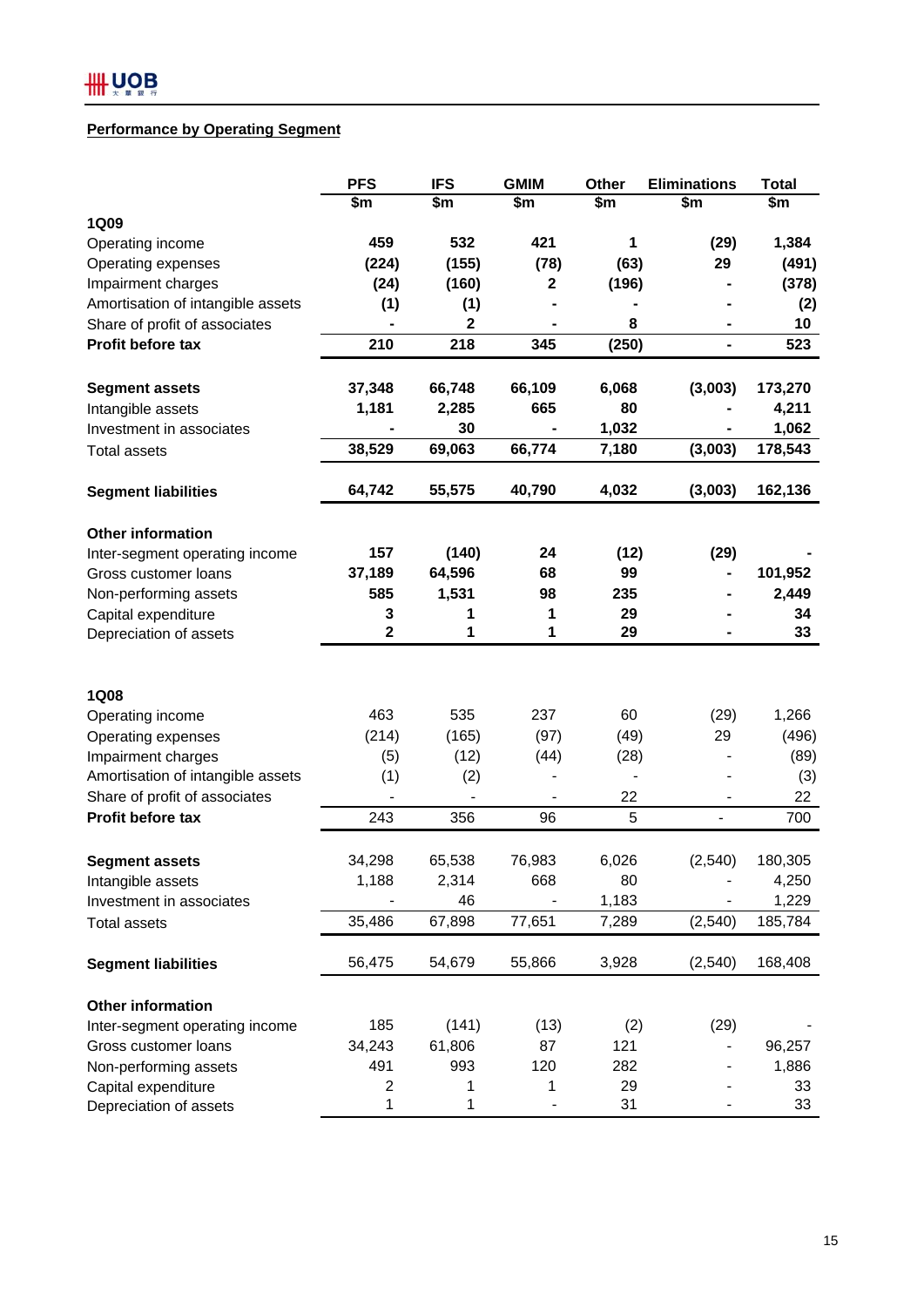#### **Performance by Business Segment** *(cont'd)*

The Group's businesses are organised into the following four segments based on the types of products and services that it provides:

#### **Personal Financial Services ("PFS")**

PFS segment covers Consumer, Privilege and Private Banking. Consumer Banking serves the mass individual customers with a wide range of products and services, including deposits, loans, investments, credit and debit cards and life assurance products. Privilege Banking provides an extended range of financial services, including wealth management, offshore and restricted products such as structured notes, funds of hedge funds, and high networth insurance plans to the wealthy and affluent customers. For the accredited investors and high networth individuals, Private Banking provides an elevated level of personal financial services and consultation.

Segment profit decreased 13.6% to \$210 million in 1Q09. The decrease was mainly due to higher impairment charges, and lower fee and commission income from investment and insurance products.

#### **Institutional Financial Services ("IFS")**

IFS segment encompasses Commercial Banking, Corporate Banking, Corporate Finance, Debt Capital Markets, Venture Management and Alternative Investments. Commercial Banking serves the small and medium-sized enterprises. Corporate Banking serves large local corporations, government-linked companies and agencies, including non-bank financial institutions. Both Commercial Banking and Corporate Banking provide customers with a broad range of products and services that include current accounts, deposits, lending, asset finance, trade finance, structured finance, cash management and cross-border payments. Corporate Finance provides services that include lead managing and underwriting equity offerings and corporate advisory services. Debt Capital Markets specialises in solution-based structures to meet clients' financing requirements in structuring, underwriting and arranging syndicated loans for general corporate needs, leveraged buy-outs, project and structured finance, and underwriting and lead managing bond issues. Venture Management manages, advises and invests in private equity funds on behalf of the Group and third-party investors while Alternative Investments invests in third-party funds on behalf of the Group.

Segment profit reduced 38.8% to \$218 million in 1Q09. The decrease was mainly due to higher impairment charges on loans and investment securities, as well as lower fee income from trade-related services. These were partly negated by higher net interest income and loan-related fee income from Singapore operations.

#### **Global Markets and Investment Management ("GMIM")**

GMIM segment provides a comprehensive range of treasury products and services, including foreign exchange, money market, fixed income, derivatives, margin trading, futures broking, gold products, as well as an array of structured products. It is a dominant player in Singapore dollar treasury instruments as well as a provider of banknote services in the region. It also engages in asset management, proprietary investment activities and management of excess liquidity and capital funds.

Segment profit increased 259.4% to \$345 million in 1Q09. The increase was mainly attributed to higher income from trading portfolio and money market activities, and lower impairment charges. These were partially negated by lower contributions from asset management activities.

#### **Other**

Other segment includes property-related activities, insurance businesses and income and expenses not attributable to other business segments.

The segment recorded a loss of \$250 million in 1Q09 compared to a profit of \$5 million in 1Q08. This was mainly due to higher collective impairment set aside for loans and investment securities, lower realised gain on investment securities and foreign exchange revaluation losses.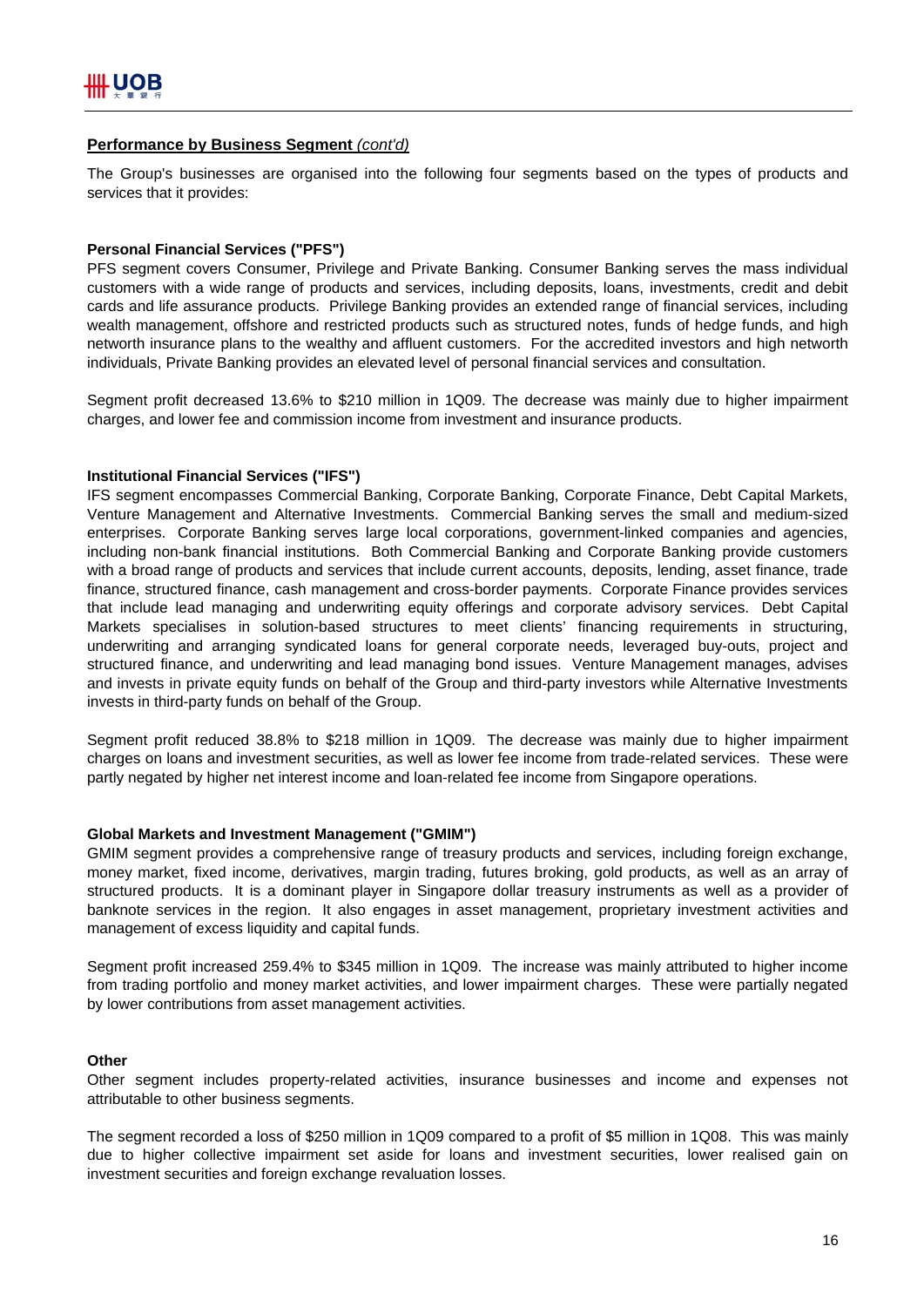## **Performance by Geographical Segment** <sup>1</sup>

|                               | <b>1Q09</b>  | 4Q08  | 1Q08  |
|-------------------------------|--------------|-------|-------|
|                               | \$m          | \$m\$ | \$m\$ |
| <b>Total Operating Income</b> |              |       |       |
| Singapore                     | 875          | 890   | 792   |
| Malaysia                      | 154          | 140   | 144   |
| Thailand                      | 110          | 116   | 114   |
| Indonesia                     | 88           | 80    | 65    |
| Greater China                 | 69           | 41    | 29    |
| Other                         | 87           | 83    | 122   |
| Total                         | 1,384        | 1,348 | 1,266 |
| <b>Profit before Tax</b>      |              |       |       |
| Singapore                     | 329          | 399   | 485   |
| Malaysia                      | 83           | 66    | 80    |
| Thailand                      | 21           | 11    | 31    |
| Indonesia                     | 41<br>$42^2$ | 31    | 27    |
| Greater China                 |              | (26)  | (4)   |
| Other                         | 11           | (31)  | 83    |
|                               | 526          | 450   | 703   |
| Intangible assets amortised   | (2)          | (2)   | (3)   |
| Total                         | 523          | 448   | 700   |

Singapore and the regional countries accounted for 62.6% and 27.4% of the Group's pre-tax profit in 1Q09 respectively.

|                     | Mar-09  | Dec-08  | Mar-08  |
|---------------------|---------|---------|---------|
|                     | \$m     | \$m     | \$m     |
| <b>Total Assets</b> |         |         |         |
| Singapore           | 118,578 | 120,064 | 118,591 |
| Malaysia            | 16,019  | 17,354  | 17,680  |
| Thailand            | 9,032   | 8,902   | 9,724   |
| Indonesia           | 4,263   | 4,082   | 3,960   |
| Greater China       | 8,156   | 8,597   | 7,947   |
| Other               | 18,284  | 19,731  | 23,632  |
|                     | 174,332 | 178,730 | 181,534 |
| Intangible assets   | 4,211   | 4,211   | 4,250   |
| Total               | 178,543 | 182,941 | 185,784 |
|                     |         |         |         |

**Notes:**

1 Based on the location where the transactions and assets are booked which approximates that based on the location of the customers and assets. Information is stated after elimination of inter-segment transactions.

2 Of which, revaluation gain on the USD capital injected in United Overseas Bank (China) Limited amounted to \$24 million (4Q08: \$1m gain and 1Q08: \$30m loss). Such revaluation gain/loss was offset by the corresponding revaluation loss/gain on the USD funding in Singapore.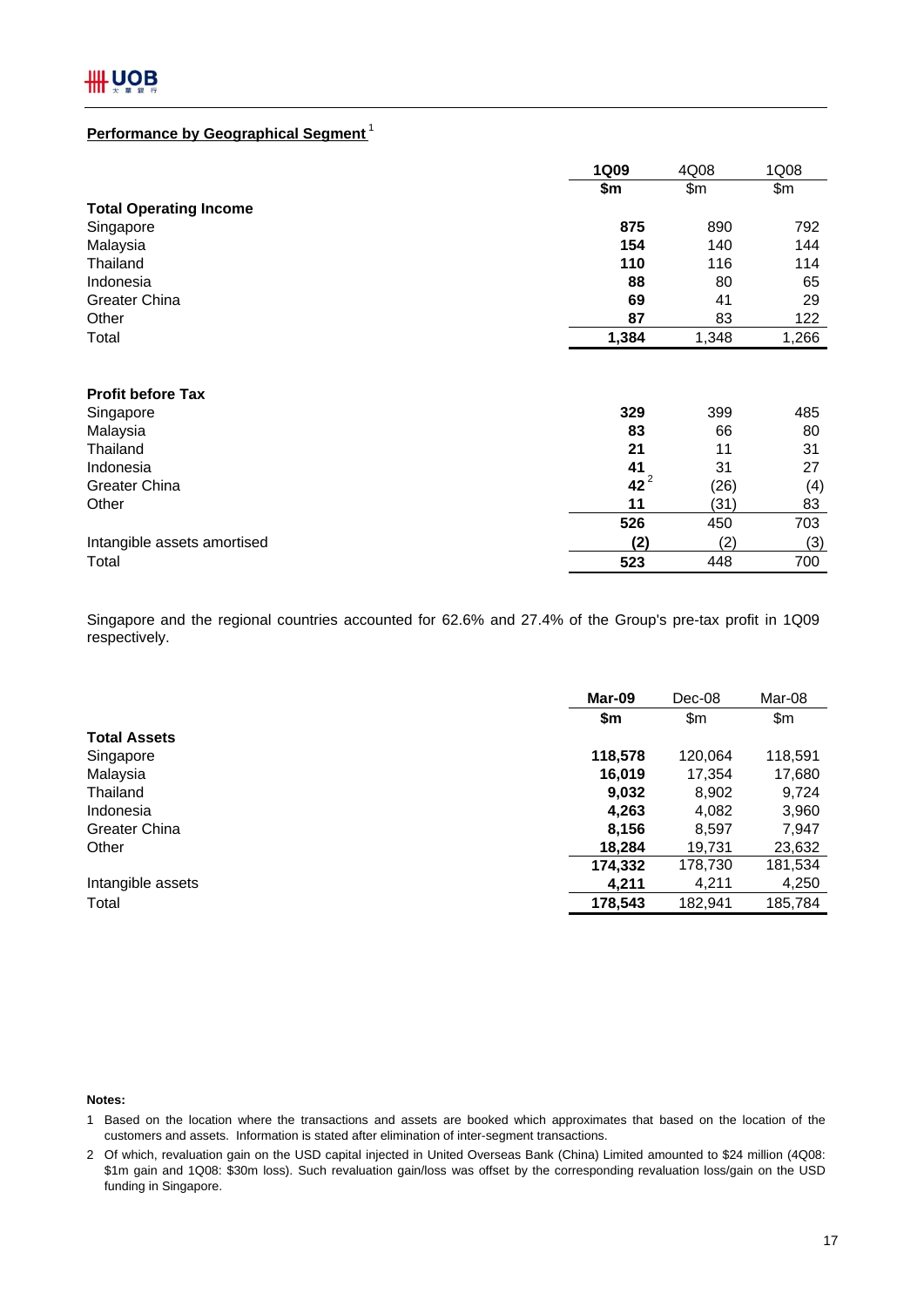# **Capital Adequacy Ratios**

|                                        | Mar-09  | Dec-08   | Mar-08   |
|----------------------------------------|---------|----------|----------|
|                                        | \$m     | \$m\$    | \$m\$    |
| <b>Tier 1 capital</b>                  |         |          |          |
| Share capital                          | 1,896   | 1,896    | 1,894    |
| Preference shares                      | 2,149   | 2,149    | 832      |
| Disclosed reserves/other               | 14,171  | 13,251   | 14,134   |
| Capital deductions                     | (5,089) | (4, 840) | (4, 849) |
|                                        | 13,127  | 12,456   | 12,011   |
| <b>Upper Tier 2 capital</b>            |         |          |          |
| Cumulative collective impairment/other | 622     | 478      | 724      |
| Subordinated notes                     | 5,365   | 5,259    | 5,249    |
| Capital deductions                     | (617)   | (617)    | (585)    |
|                                        | 5,370   | 5,120    | 5,388    |
| <b>Total capital</b>                   | 18,497  | 17,576   | 17,399   |
|                                        |         |          |          |
| <b>Risk-weighted assets</b>            | 106,634 | 114,712  | 111,850  |
| Capital adequacy ratios ("CAR")        |         |          |          |
| Tier 1                                 | 12.3%   | 10.9%    | 10.7%    |
| Total                                  | 17.3%   | 15.3%    | 15.6%    |

Group Tier 1 and total CAR were 12.3% and 17.3% as at 31 March 2009 respectively. The higher CAR were due mainly to lower risk-weighted assets and higher retained earnings. The issuance of the S\$1.32 billion Class E preference shares in September 2008 also contributed to the improved CAR over 31 March 2008.

As at 31 March 2009, Group Tier 1 and total CAR were 6.3% points and 7.3% points above the minimum 6% and 10% required by MAS respectively.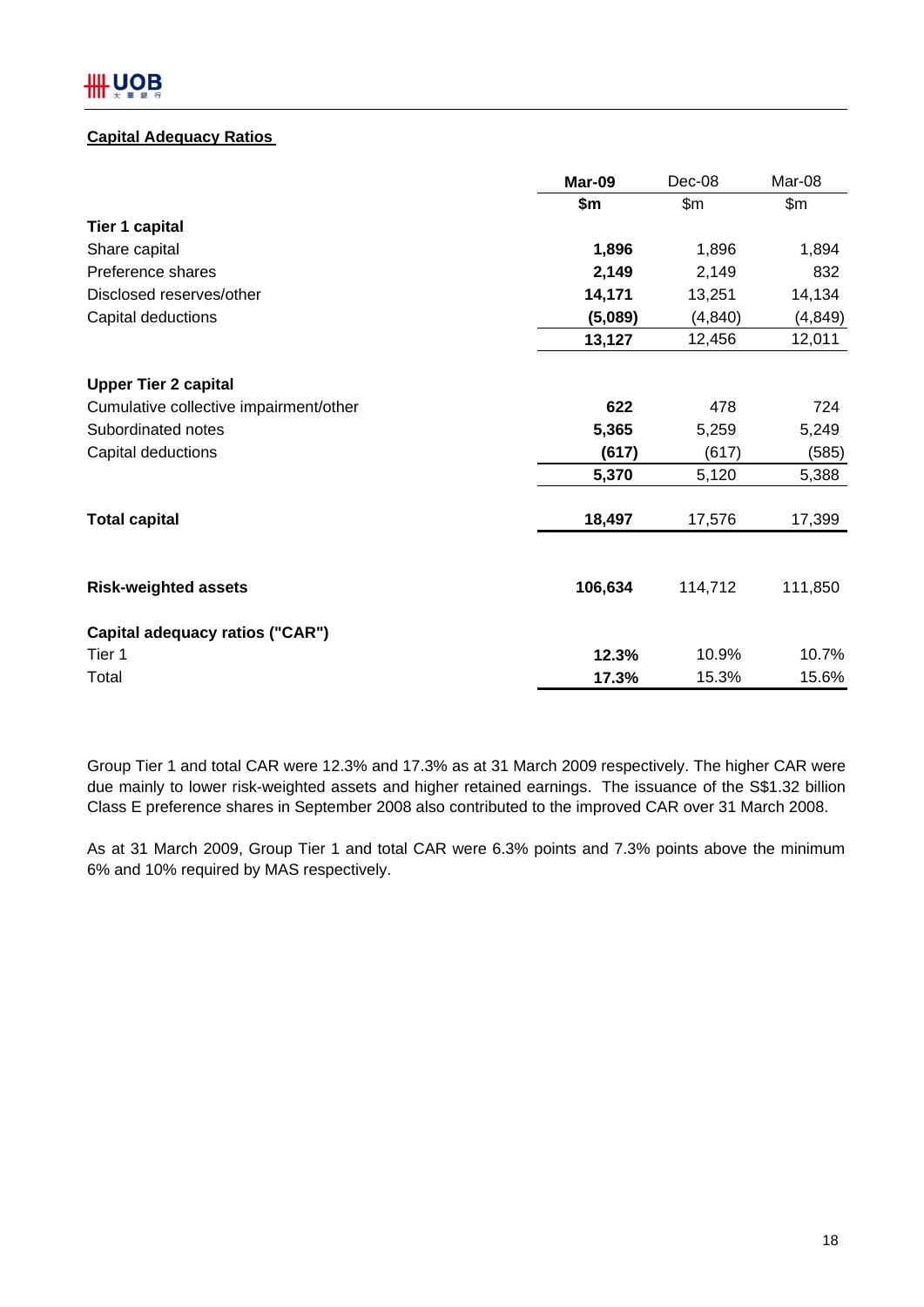# **Consolidated Profit and Loss Account (Unaudited)**

|                                                         | 1Q09         | 4Q08  | $+$ /(-) | 1Q08  | $+$ /(-) |
|---------------------------------------------------------|--------------|-------|----------|-------|----------|
|                                                         | \$m          | \$m   | $\%$     | \$m   | $\%$     |
| Interest income                                         | 1,429        | 1,662 | (14.0)   | 1,795 | (20.3)   |
| Less: Interest expense                                  | 480          | 705   | (31.9)   | 943   | (49.1)   |
| Net interest income                                     | 949          | 957   | (0.8)    | 852   | 11.4     |
| Dividend income                                         | 4            | 9     | (57.2)   | 3     | 42.2     |
| Fee and commission income                               | 240          | 229   | 5.0      | 303   | (20.9)   |
| Rental income                                           | 34           | 31    | 11.0     | 24    | 40.7     |
| Other operating income                                  | 156          | 122   | 27.8     | 84    | 86.4     |
| Non-interest income                                     | 434          | 391   | 11.1     | 414   | 4.9      |
| <b>Total operating income</b>                           | 1,384        | 1,348 | 2.6      | 1,266 | 9.3      |
| Less: Staff costs                                       | 259          | 274   | (5.6)    | 267   | (2.9)    |
| Other operating expenses                                | 232          | 257   | (9.9)    | 230   | 0.9      |
| <b>Total operating expenses</b>                         | 491          | 532   | (7.7)    | 496   | (1.1)    |
| Operating profit before amortisation/impairment charges | 893          | 817   | 9.4      | 770   | 16.0     |
| Less: Amortisation/impairment charges                   |              |       |          |       |          |
| Intangible assets                                       | $\mathbf{2}$ | 2     | 1.1      | 3     | (13.0)   |
| Loans and other assets                                  | 378          | 381   | (0.8)    | 89    | 324.0    |
| Operating profit after amortisation/impairment charges  | 513          | 434   | 18.3     | 678   | (24.3)   |
| Share of profit of associates                           | 10           | 14    | (28.7)   | 22    | (54.6)   |
| <b>Profit before tax</b>                                | 523          | 448   | 16.9     | 700   | (25.3)   |
| Less: Tax                                               | 112          | 109   | 2.5      | 163   | (31.6)   |
| Profit for the financial period                         | 412          | 339   | 21.5     | 537   | (23.3)   |
| Attributable to:                                        |              |       |          |       |          |
| <b>Equity holders of the Bank</b>                       | 409          | 332   | 23.3     | 529   | (22.7)   |
| Minority interests                                      | 2            | 7     | (64.5)   | 8     | (68.0)   |
|                                                         | 412          | 339   | 21.5     | 537   | (23.3)   |
|                                                         |              |       |          |       |          |
| Earnings per ordinary share $(\$)^1$                    |              |       |          |       |          |
| <b>Basic</b>                                            | 1.01         | 0.81  | 24.7     | 1.38  | (26.8)   |
| <b>Diluted</b>                                          | 1.01         | 0.81  | 24.7     | 1.38  | (26.8)   |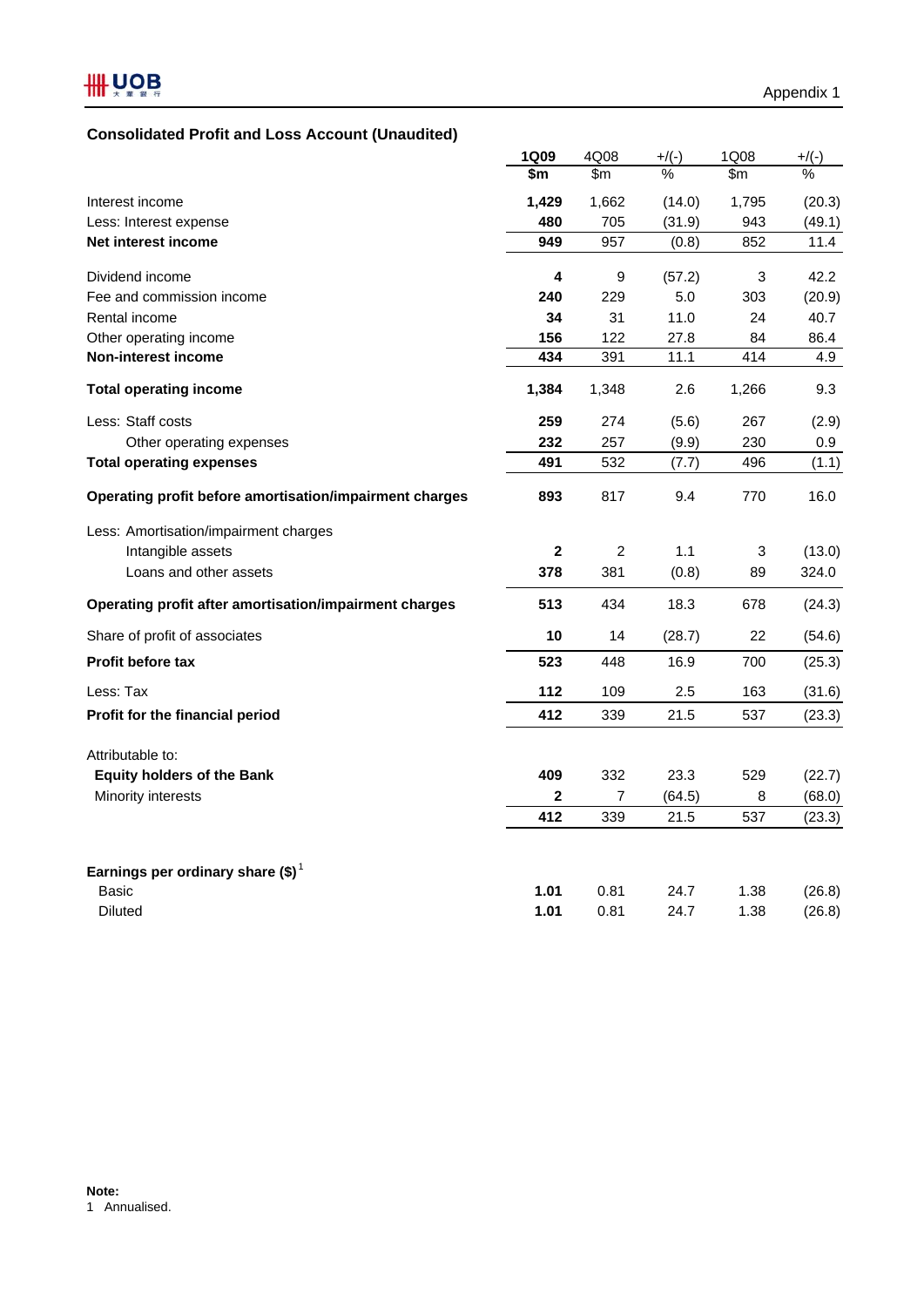# **HH UOB**

# **Consolidated Statement of Total Comprehensive Income (Unaudited)**

|                                                             | <b>1Q09</b> | 4Q08     | $+$ /(-)  | 1Q08  | $+$ /(-) |
|-------------------------------------------------------------|-------------|----------|-----------|-------|----------|
|                                                             | \$m         | \$m\$    | $\%$      | \$m   | %        |
| Profit for the financial period                             | 412         | 339      | 21.5      | 537   | (23.3)   |
| Currency translation adjustments                            | 131         | (251)    | NM        | (132) | NM.      |
| Change in available-for-sale reserve                        |             |          |           |       |          |
| Net change in fair value                                    | 22          | (1, 363) | <b>NM</b> | (543) | NM.      |
| Transfer to profit and loss account on disposal/impairment  | 196         | 96       | 104.5     | (27)  | NM.      |
| Change in share of other comprehensive income of associates | (33)        | (69)     | 52.2      | (46)  | 29.1     |
| Other comprehensive income for the financial period         | 317         | (1,587)  | <b>NM</b> | (749) | NM.      |
| Total comprehensive income for the financial period         | 728         | (1,248)  | NM        | (212) | NM       |
| Attributable to:                                            |             |          |           |       |          |
| <b>Equity holders of the Bank</b>                           | 726         | (1,220)  | NM        | (211) | NM.      |
| Minority interests                                          | 3           | (28)     | NM        | (1)   | NM       |
|                                                             | 728         | (1,248)  | <b>NM</b> | (212) | NM.      |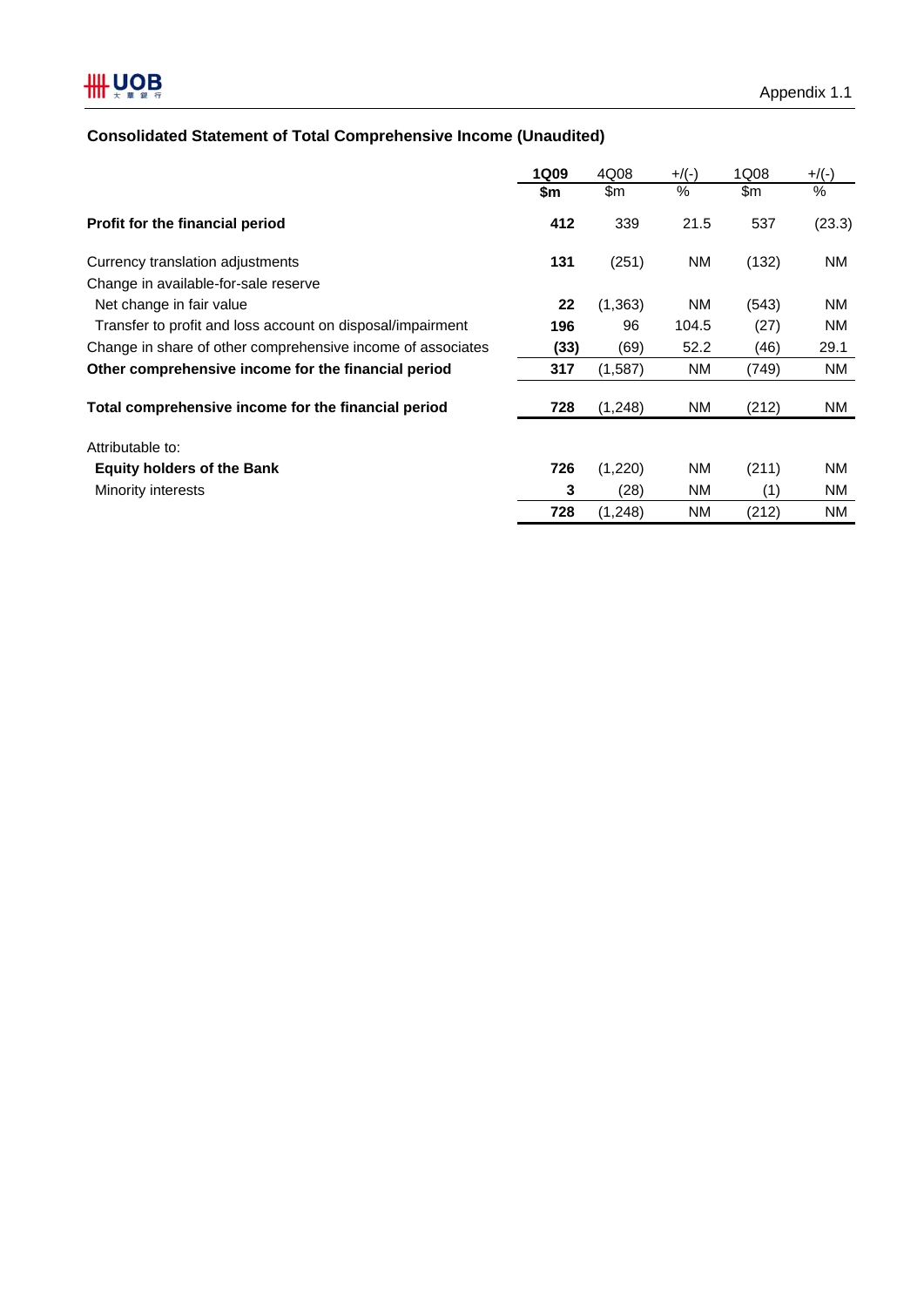# **Consolidated Balance Sheet (Unaudited)**

|                                                    | Mar-09  | Dec-08 $1$ | Mar-08  |
|----------------------------------------------------|---------|------------|---------|
|                                                    | \$m     | \$m        | \$m\$   |
| <b>Equity</b>                                      |         |            |         |
| Share capital                                      | 4,045   | 4,045      | 2,726   |
| Retained earnings                                  | 6,087   | 5,724      | 5,638   |
| Other reserves                                     | 6,129   | 5,804      | 8,628   |
| Equity attributable to equity holders of the Bank  | 16,260  | 15,573     | 16,992  |
| Minority interests                                 | 148     | 146        | 384     |
| Total                                              | 16,408  | 15,719     | 17,375  |
| <b>Liabilities</b>                                 |         |            |         |
| Deposits and balances of banks                     | 23,620  | 28,452     | 39,531  |
| Deposits and balances of non-bank customers        | 119,357 | 118,171    | 109,580 |
| Bills and drafts payable                           | 826     | 1,548      | 1,971   |
| <b>Other liabilities</b>                           | 11,804  | 12,805     | 11,120  |
| Debts issued                                       | 6,529   | 6,246      | 6,206   |
| Total                                              | 162,136 | 167,222    | 168,408 |
| <b>Total equity and liabilities</b>                | 178,543 | 182,941    | 185,784 |
|                                                    |         |            |         |
| <b>Assets</b>                                      |         |            |         |
| Cash, balances and placements with central banks   | 16,086  | 20,290     | 21,222  |
| Singapore Government treasury bills and securities | 12,782  | 8,969      | 8,690   |
| Other government treasury bills and securities     | 2,547   | 2,341      | 4,650   |
| <b>Trading securities</b>                          | 135     | 139        | 525     |
| Placements and balances with banks                 | 12,274  | 15,196     | 18,940  |
| Loans to non-bank customers                        | 99,660  | 99,840     | 94,373  |
| Investment securities                              | 15,758  | 15,674     | 18,625  |
| Other assets                                       | 11,923  | 13,091     | 11,229  |
| Investment in associates                           | 1,062   | 1,096      | 1,229   |
| Properties and other fixed assets                  | 2,104   | 2,094      | 2,051   |
| Intangible assets                                  | 4,211   | 4,211      | 4,250   |
| Total                                              | 178,543 | 182,941    | 185,784 |
|                                                    |         |            |         |
| <b>Off-Balance Sheet Items</b>                     |         |            |         |
| <b>Contingent liabilities</b>                      | 11,578  | 12,000     | 12,810  |
| <b>Financial derivatives</b>                       | 365,963 | 368,299    | 399,869 |
| Commitments                                        | 51,414  | 45,232     | 48,988  |
|                                                    |         |            |         |
| Net asset value per ordinary share (\$)            | 9.37    | 8.90       | 10.73   |

1 Audited.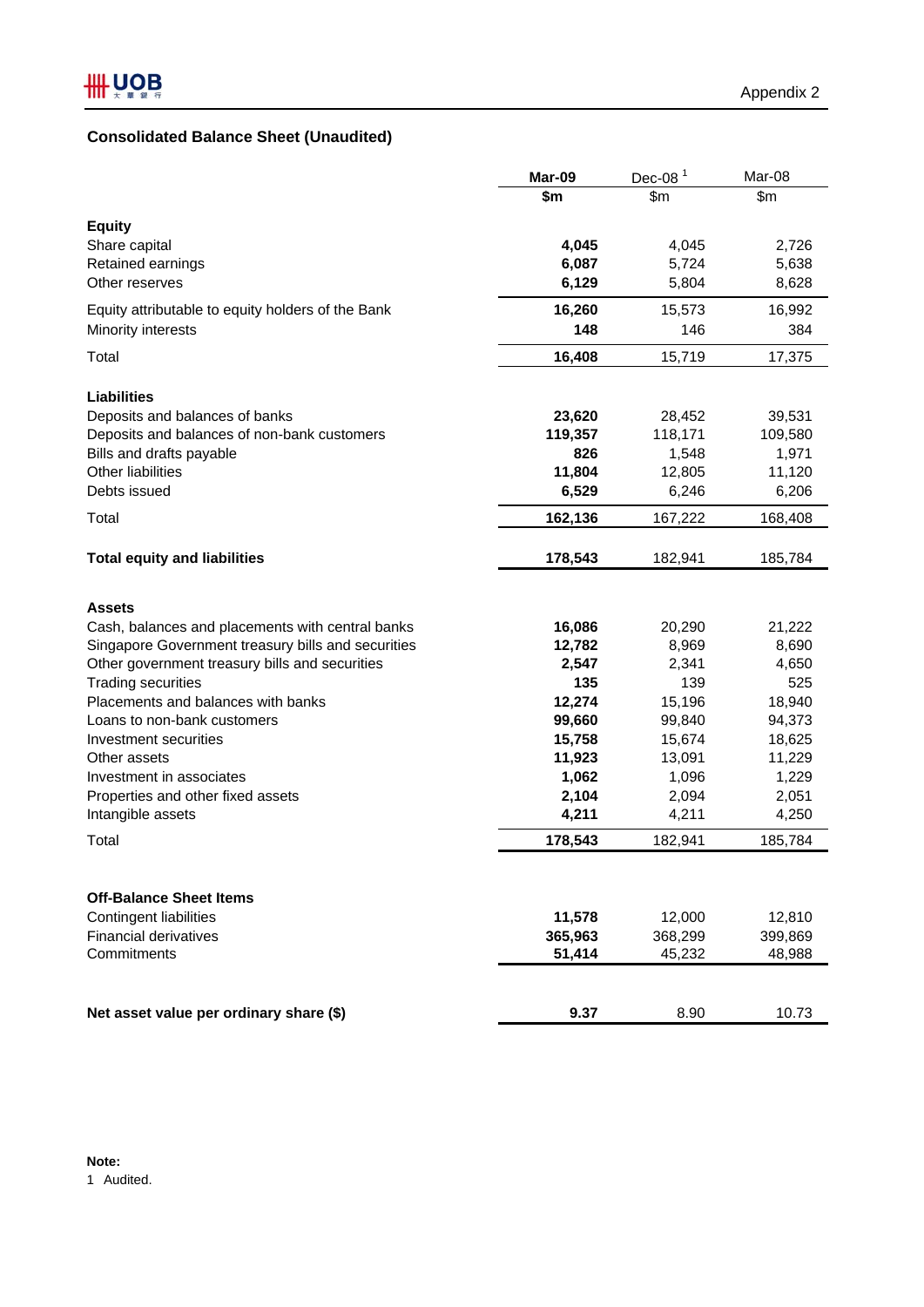# **Consolidated Statement of Changes in Equity (Unaudited)**

|                                                        | Attributable to equity holders of the Bank |                             |                   |        |                              |                        |
|--------------------------------------------------------|--------------------------------------------|-----------------------------|-------------------|--------|------------------------------|------------------------|
|                                                        | <b>Share</b><br>capital                    | <b>Retained</b><br>earnings | Other<br>reserves | Total  | <b>Minority</b><br>interests | <b>Total</b><br>equity |
|                                                        | \$m                                        | \$m                         | \$m               | \$m    | \$m                          | \$m                    |
| Balance at 1 January 2009                              | 4,045                                      | 5,724                       | 5,804             | 15,573 | 146                          | 15,719                 |
| Total comprehensive income<br>for the financial period |                                            | 409                         | 317               | 726    | 3                            | 728                    |
| <b>Transfers</b>                                       |                                            | (3)                         | 3                 |        |                              |                        |
| Change in minority interests                           |                                            |                             |                   |        | 0                            | $\bf{0}$               |
| <b>Dividends</b>                                       |                                            | (44)                        |                   | (44)   | (1)                          | (45)                   |
| Share-based compensation                               |                                            |                             | 5                 | 5      |                              | 5                      |
| Balance at 31 March 2009                               | 4,045                                      | 6,087                       | 6,129             | 16,260 | 148                          | 16,408                 |
|                                                        |                                            |                             |                   |        |                              |                        |
| Balance at 1 January 2008                              | 2,845                                      | 5,119                       | 9,364             | 17,329 | 398                          | 17,726                 |
| Total comprehensive income<br>for the financial period |                                            | 529                         | (740)             | (211)  | (1)                          | (212)                  |
| <b>Transfers</b>                                       |                                            | (0)                         | 0                 |        |                              |                        |
| Change in minority interests                           |                                            |                             |                   |        | (0)                          | (0)                    |
| <b>Dividends</b>                                       |                                            | (10)                        |                   | (10)   | (12)                         | (22)                   |
| Share buyback - held in treasury                       | (120)                                      |                             |                   | (120)  |                              | (120)                  |
| Share-based compensation                               |                                            |                             | 3                 | 3      |                              | 3                      |
| Issue of shares under share<br>option scheme           | 1                                          |                             |                   | 1      |                              | 1                      |
| Balance at 31 March 2008                               | 2,726                                      | 5,638                       | 8,628             | 16,992 | 384                          | 17,375                 |
|                                                        |                                            |                             |                   |        |                              |                        |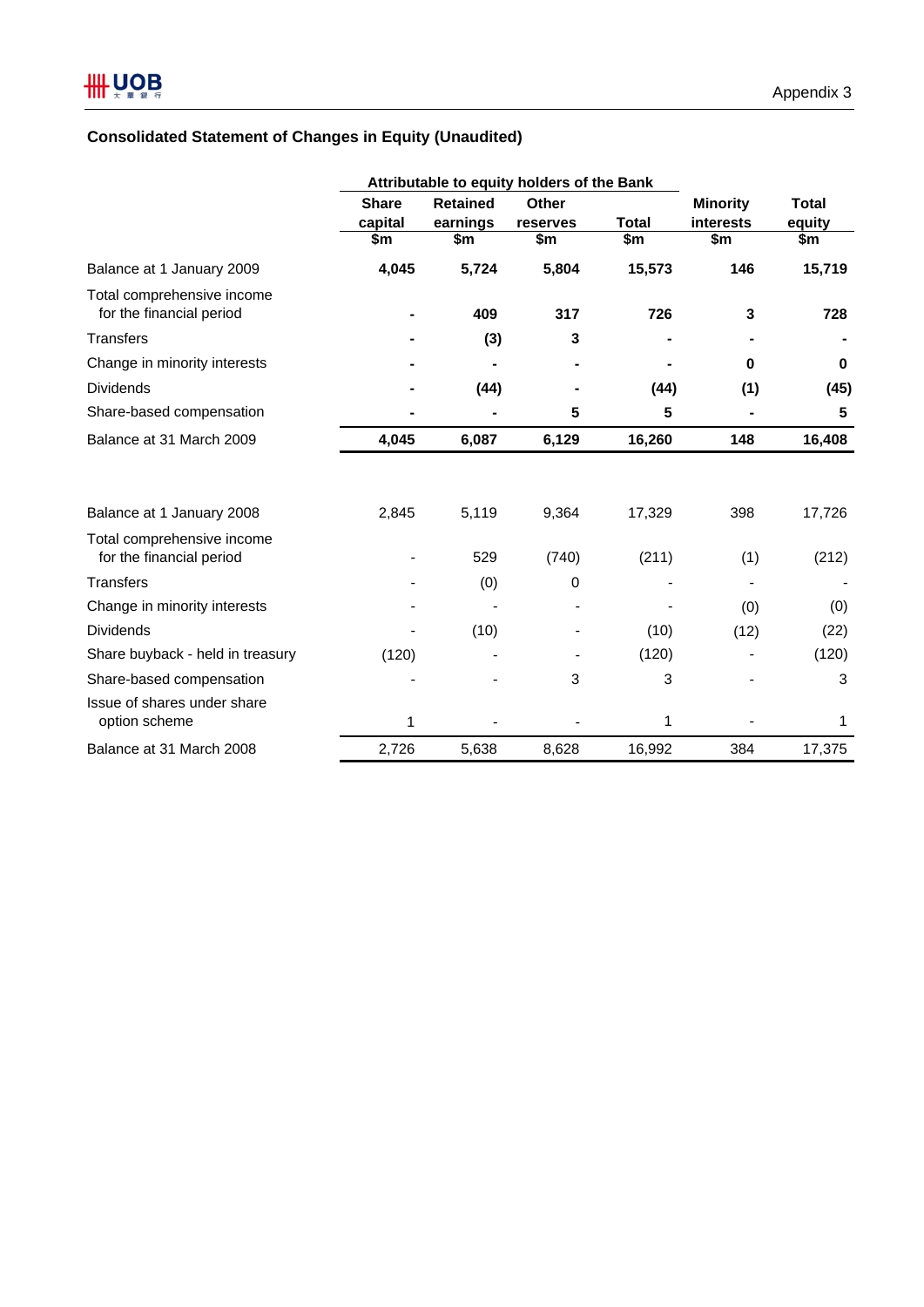# **Consolidated Cash Flow Statement (Unaudited)**

|                                                                | 1Q09    | 1Q08    |
|----------------------------------------------------------------|---------|---------|
|                                                                | \$m     | \$m     |
| Cash flows from operating activities                           |         |         |
| Operating profit before amortisation and impairment charges    | 893     | 770     |
| Adjustments for:                                               |         |         |
| Depreciation of assets                                         | 33      | 33      |
| Net gain on disposal of assets                                 | (23)    | (3)     |
| Share-based compensation                                       | 5       | 3       |
| Operating profit before working capital changes                | 909     | 804     |
| Increase/(decrease) in working capital                         |         |         |
| Deposits                                                       | (3,646) | 10,052  |
| Bills and drafts payable                                       | (722)   | 148     |
| Other liabilities                                              | (1,073) | 1,481   |
| <b>Trading securities</b>                                      | 4       | (115)   |
| Placements and balances with banks                             | 2,922   | (3,733) |
| Loans to non-bank customers                                    | (35)    | (1,737) |
| Other assets                                                   | 1,113   | (1,883) |
| Cash (used in)/generated from operations                       | (529)   | 5,016   |
| Income tax paid                                                | (28)    | (179)   |
| Net cash (used in)/provided by operating activities            | (556)   | 4,837   |
| Cash flows from investing activities                           |         |         |
| Net cash flow on disposal/(acquisition) of:                    |         |         |
| Investment securities and associates                           | 53      | 179     |
| Properties and other fixed assets                              | (44)    | (2)     |
| Change in minority interests                                   | 0       | (0)     |
| Dividends received from associates                             | 4       | 1       |
| Net cash (used in)/provided by investing activities            | 13      | 178     |
| Cash flows from financing activities                           |         |         |
| Proceeds from issue of ordinary shares                         |         | 1       |
| Net increase/(decrease) in debts issued                        | 283     | (461)   |
| Share buyback                                                  |         | (120)   |
| Dividends paid on preference shares                            | (55)    | (20)    |
| Dividends paid to minority interests                           | (1)     | (12)    |
| Net cash provided by/(used in) financing activities            | 227     | (612)   |
| Currency translation adjustments                               | 132     | (124)   |
| Net (decrease)/increase in cash and cash equivalents           | (185)   | 4,278   |
| Cash and cash equivalents at beginning of the financial period | 31,600  | 30,283  |
| Cash and cash equivalents at end of the financial period       | 31,415  | 34,561  |
| Represented by:                                                |         |         |
| Cash, balances and placements with central banks               | 16,086  | 21,222  |
| Singapore Government treasury bills and securities             | 12,782  | 8,690   |
| Other government treasury bills and securities                 | 2,547   | 4,650   |
| Cash and cash equivalents at end of the financial period       | 31,415  | 34,561  |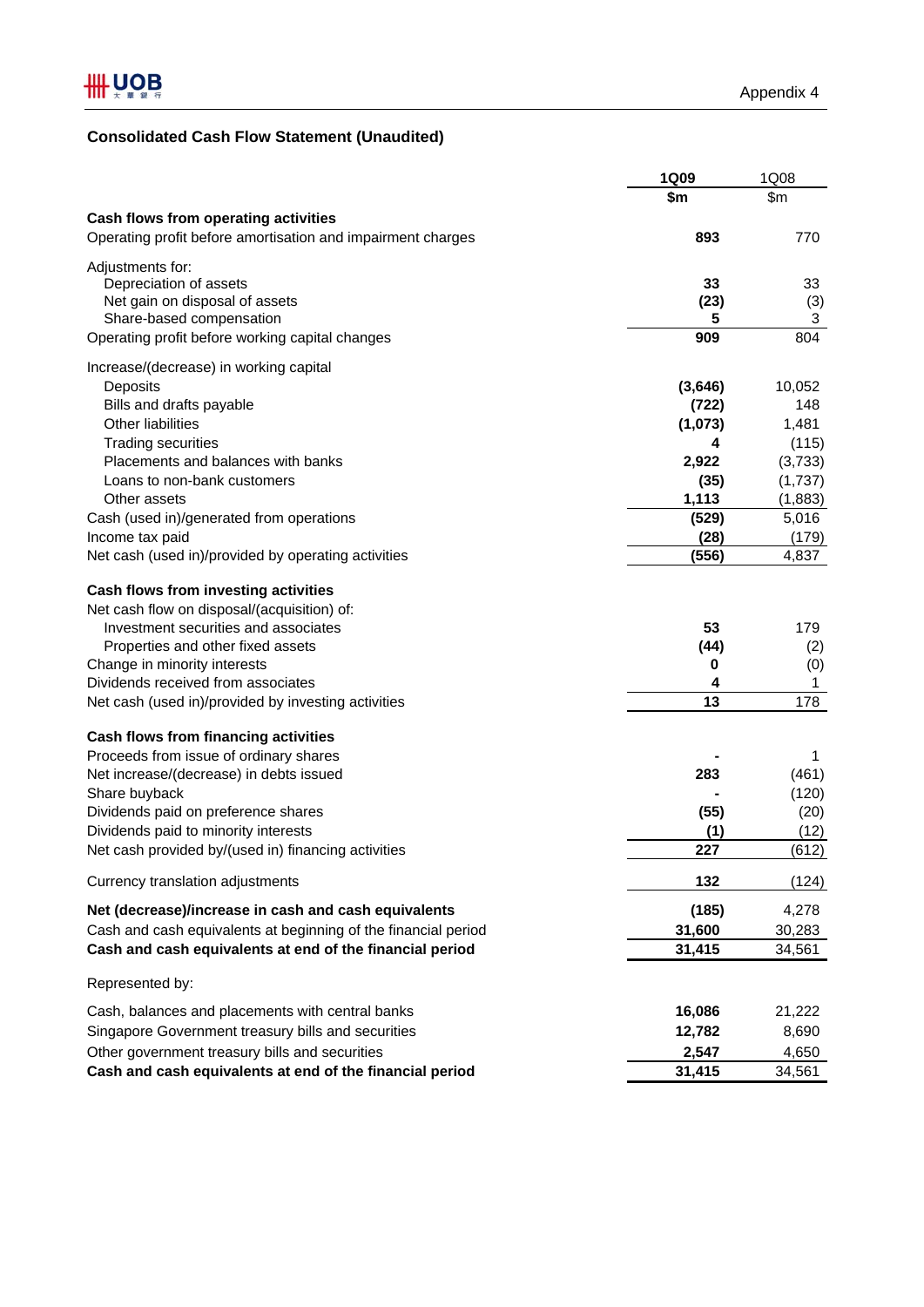# **Balance Sheet of the Bank (Unaudited)**

|                                                    | Mar-09  | Dec-08 $1$ | Mar-08  |
|----------------------------------------------------|---------|------------|---------|
|                                                    | \$m     | \$m        | \$m     |
| <b>Equity</b>                                      |         |            |         |
| Share capital                                      | 3,213   | 3,213      | 1,894   |
| Retained earnings                                  | 5,323   | 5,031      | 4,331   |
| Other reserves                                     | 5,812   | 5,632      | 7,544   |
| Total                                              | 14,348  | 13,876     | 13,768  |
| <b>Liabilities</b>                                 |         |            |         |
| Deposits and balances of banks                     | 22,536  | 27,129     | 37,073  |
| Deposits and balances of non-bank customers        | 94,482  | 93,601     | 86,498  |
| Deposits and balances of subsidiaries              | 4,027   | 3,722      | 3,461   |
| Bills and drafts payable                           | 107     | 104        | 161     |
| Other liabilities                                  | 8,833   | 9,822      | 8,156   |
| Debts issued                                       | 6,736   | 6,658      | 6,688   |
| Total                                              | 136,722 | 141,037    | 142,036 |
| <b>Total equity and liabilities</b>                | 151,070 | 154,913    | 155,805 |
| <b>Assets</b>                                      |         |            |         |
| Cash, balances and placements with central banks   | 11,548  | 14,823     | 16,838  |
| Singapore Government treasury bills and securities | 12,717  | 8,899      | 8,598   |
| Other government treasury bills and securities     | 1,287   | 1,251      | 2,848   |
| <b>Trading securities</b>                          | 125     | 124        | 333     |
| Placements and balances with banks                 | 10,508  | 13,408     | 16,268  |
| Loans to non-bank customers                        | 77,001  | 76,668     | 71,793  |
| Placements with and advances to subsidiaries       | 2,055   | 2,866      | 2,946   |
| Investment securities                              | 14,759  | 14,729     | 17,362  |
| Other assets                                       | 9,882   | 11,069     | 9,320   |
| Investment in associates                           | 372     | 372        | 373     |
| Investment in subsidiaries                         | 5,404   | 5,293      | 4,602   |
| Properties and other fixed assets                  | 2,229   | 2,230      | 1,340   |
| Intangible assets                                  | 3,182   | 3,182      | 3,182   |
| Total                                              | 151,070 | 154,913    | 155,805 |
| <b>Off-Balance Sheet Items</b>                     |         |            |         |
| <b>Contingent liabilities</b>                      | 9,548   | 9,703      | 10,444  |
| <b>Financial derivatives</b>                       | 346,737 | 351,103    | 381,893 |
| Commitments                                        | 36,638  | 36,761     | 39,661  |
|                                                    |         |            |         |
| Net asset value per ordinary share (\$)            | 8.65    | 8.33       | 9.15    |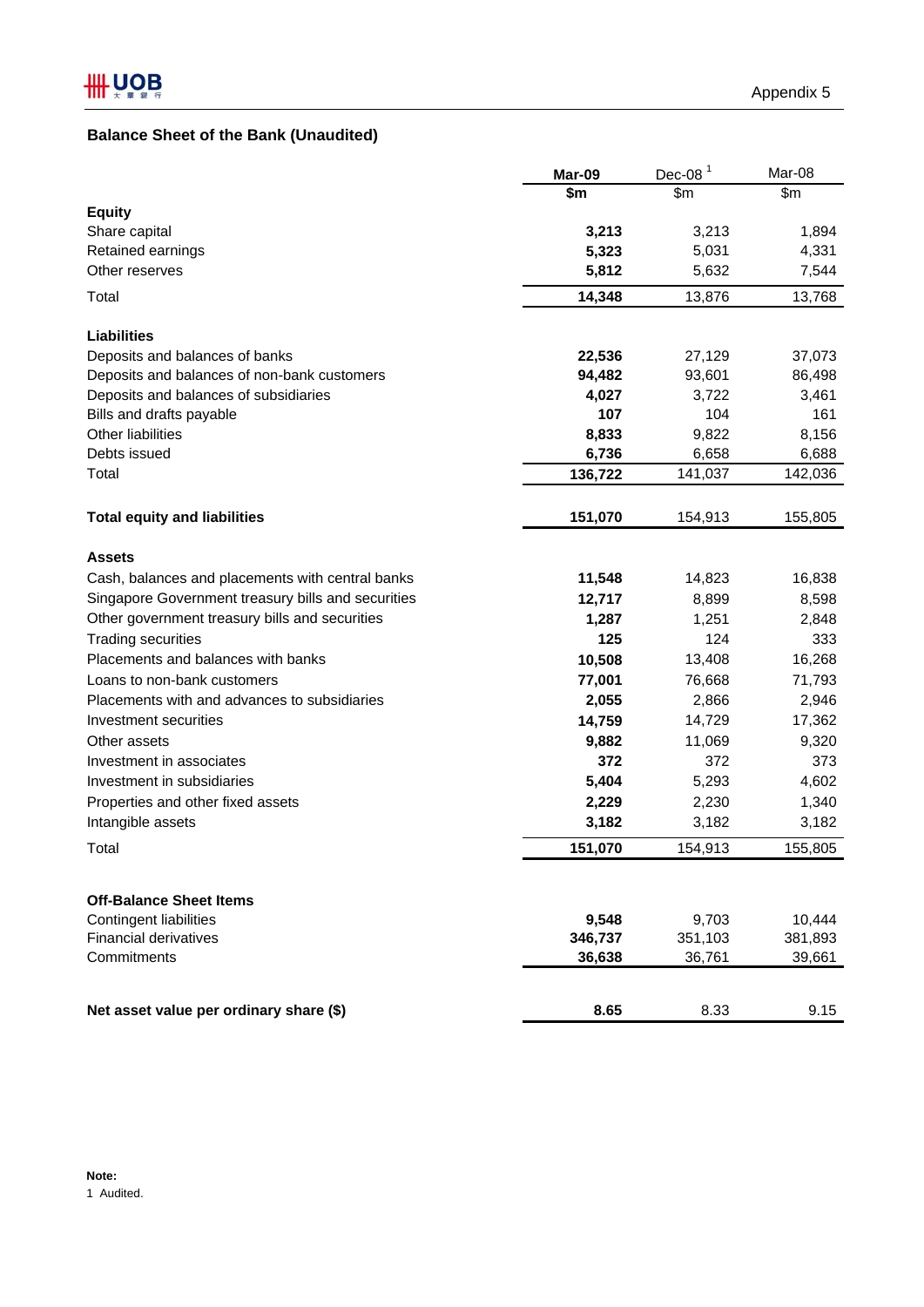# **Statement of Changes in Equity of the Bank (Unaudited)**

|                                                        | <b>Share capital</b> | Retained earnings Other reserves |       | <b>Total equity</b> |
|--------------------------------------------------------|----------------------|----------------------------------|-------|---------------------|
|                                                        | \$m                  | \$m                              | \$m   | \$m                 |
| Balance at 1 January 2009                              | 3,213                | 5,031                            | 5,632 | 13,876              |
| Total comprehensive income<br>for the financial period |                      | 325                              | 174   | 499                 |
| Dividend - Class E preference shares                   |                      | (33)                             |       | (33)                |
| Share-based compensation                               |                      |                                  | 5     | 5                   |
| Balance at 31 March 2009                               | 3,213                | 5,323                            | 5,812 | 14,348              |
|                                                        | 2,014                |                                  | 8,080 | 13,987              |
| Balance at 1 January 2008                              |                      | 3,893                            |       |                     |
| Total comprehensive income<br>for the financial period |                      | 438                              | (540) | (102)               |
| Share buyback - held in treasury                       | (120)                |                                  |       | (120)               |
| Share-based compensation                               |                      |                                  | 3     | 3                   |
| Issue of shares under share<br>option scheme           | 1                    |                                  |       | 1                   |
| Balance at 31 March 2008                               | 1,894                | 4,331                            | 7,544 | 13,768              |